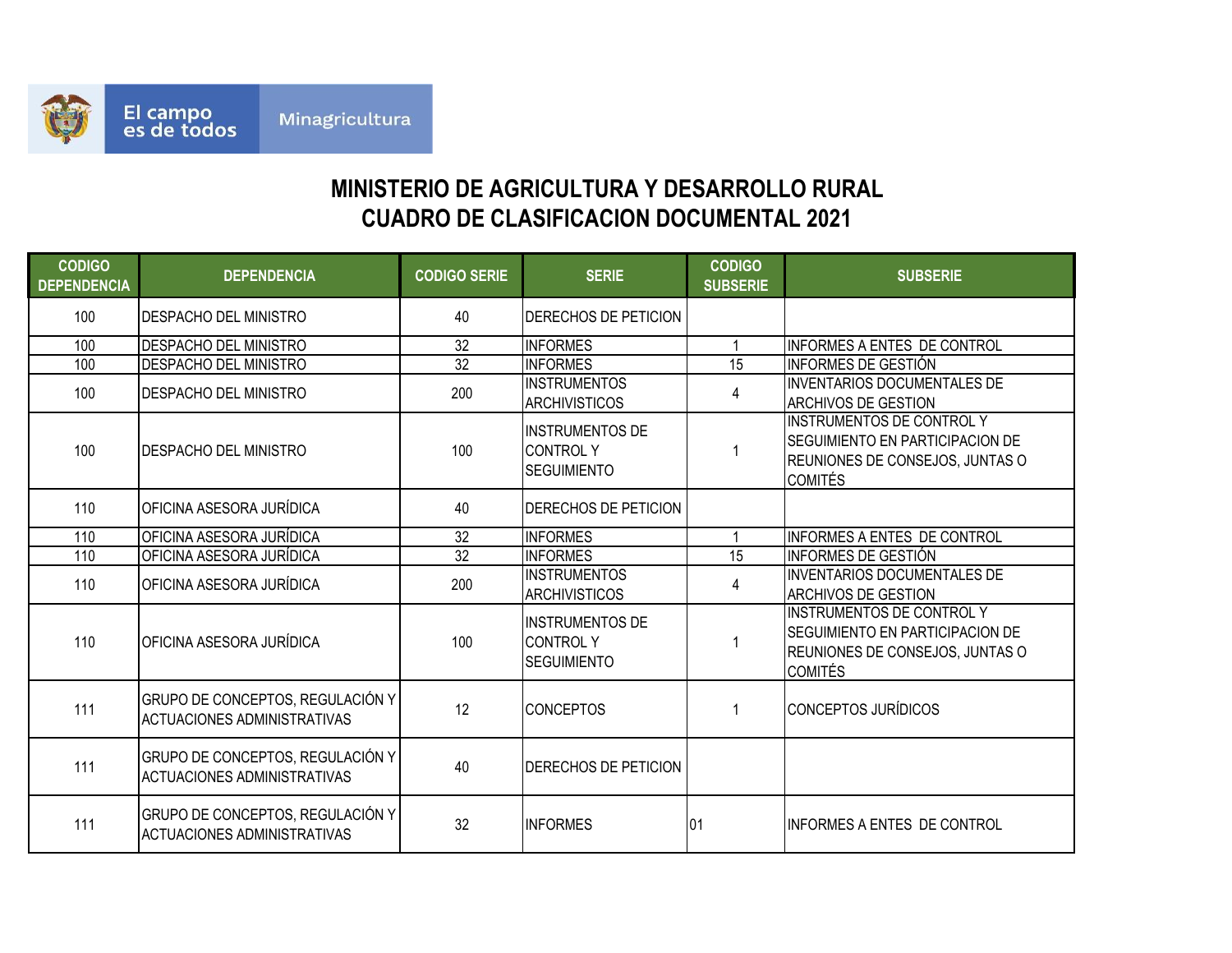| 111 | GRUPO DE CONCEPTOS, REGULACIÓN Y<br><b>ACTUACIONES ADMINISTRATIVAS</b>     | 32  | <b>INFORMES</b>                                          | 15             | INFORMES DE GESTIÓN                                                                                                      |
|-----|----------------------------------------------------------------------------|-----|----------------------------------------------------------|----------------|--------------------------------------------------------------------------------------------------------------------------|
| 111 | GRUPO DE CONCEPTOS, REGULACIÓN Y<br><b>ACTUACIONES ADMINISTRATIVAS</b>     | 200 | <b>INSTRUMENTOS</b><br><b>ARCHIVISTICOS</b>              | $\overline{4}$ | <b>INVENTARIOS DOCUMENTALES DE</b><br><b>ARCHIVOS DE GESTION</b>                                                         |
| 111 | GRUPO DE CONCEPTOS, REGULACIÓN Y<br><b>ACTUACIONES ADMINISTRATIVAS</b>     | 100 | INSTRUMENTOS DE CONT01                                   |                | <b>INSTRUMENTOS DE CONTROL Y</b><br>SEGUIMIENTO EN PARTICIPACION DE<br>REUNIONES DE CONSEJOS, JUNTAS O<br><b>COMITÉS</b> |
| 113 | GRUPO DE ATENCIÓN DE PROCESOS<br>JUDICIALES Y JURISDICCIÓN COACTIVA        | 55  | <b>ACCIONES</b><br><b>CONSTITUCIONALES</b>               | -1             | ACCIÓN DE TUTELA                                                                                                         |
| 113 | GRUPO DE ATENCIÓN DE PROCESOS<br>JUDICIALES Y JURISDICCIÓN COACTIVA        | 02  | <b>ACTAS</b>                                             | 39             | ACTA DE COMITÉ TECNICO DE<br><b>CONCILIACION</b>                                                                         |
| 113 | GRUPO DE ATENCIÓN DE PROCESOS<br>JUDICIALES Y JURISDICCIÓN COACTIVA        | 03  | <b>ACTOS</b><br><b>ADMINISTRATIVOS</b>                   | $\overline{2}$ | <b>RESOLUCIONES</b>                                                                                                      |
| 113 | GRUPO DE ATENCIÓN DE PROCESOS<br>JUDICIALES Y JURISDICCIÓN COACTIVA        | 101 | <b>CONCILIACIONES</b><br><b>EXTRAJUDICIALES</b>          |                |                                                                                                                          |
| 113 | GRUPO DE ATENCIÓN DE PROCESOS<br>JUDICIALES Y JURISDICCIÓN COACTIVA        | 40  | DERECHOS DE PETICION                                     |                |                                                                                                                          |
| 113 | <b>GRUPO DE ATENCIÓN DE PROCESOS</b><br>JUDICIALES Y JURISDICCIÓN COACTIVA | 32  | <b>INFORMES</b>                                          | $\mathbf{1}$   | INFORMES A ENTES DE CONTROL                                                                                              |
| 113 | <b>GRUPO DE ATENCIÓN DE PROCESOS</b><br>JUDICIALES Y JURISDICCIÓN COACTIVA | 32  | <b>INFORMES</b>                                          | 15             | INFORMES DE GESTIÓN                                                                                                      |
| 113 | GRUPO DE ATENCIÓN DE PROCESOS<br>JUDICIALES Y JURISDICCIÓN COACTIVA        | 200 | <b>INSTRUMENTOS</b><br><b>ARCHIVISTICOS</b>              | 4              | INVENTARIOS DOCUMENTALES DE<br><b>ARCHIVOS DE GESTION</b>                                                                |
| 113 | <b>GRUPO DE ATENCIÓN DE PROCESOS</b><br>JUDICIALES Y JURISDICCIÓN COACTIVA | 100 | <b>INSTRUMENTOS DE</b><br>CONTROLY<br><b>SEGUIMIENTO</b> |                | <b>INSTRUMENTOS DE CONTROL Y</b><br>SEGUIMIENTO EN PARTICIPACION DE<br>REUNIONES DE CONSEJOS, JUNTAS O<br><b>COMITÉS</b> |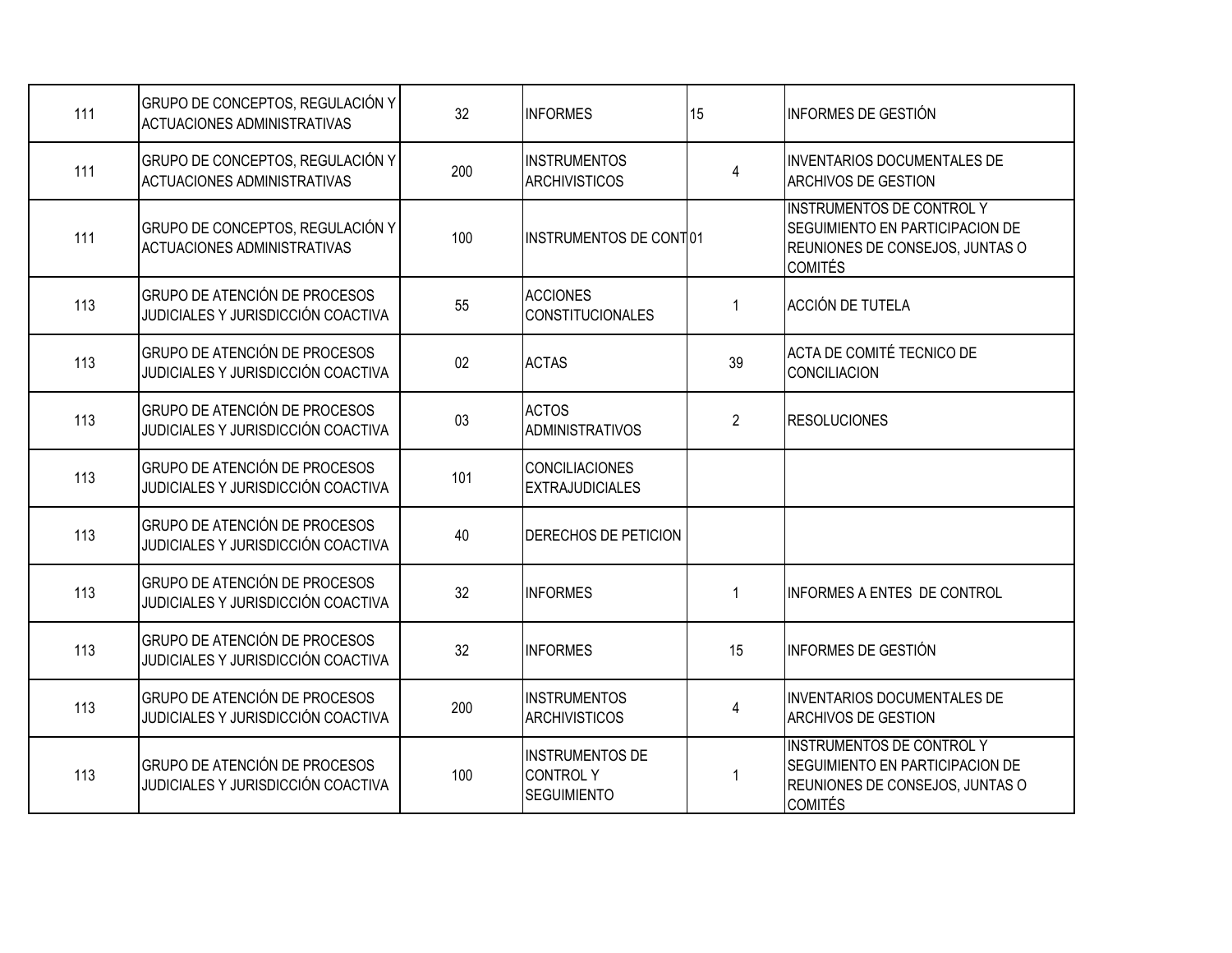| 113 | GRUPO DE ATENCIÓN DE PROCESOS<br>JUDICIALES Y JURISDICCIÓN COACTIVA        | 41     | <b>PLANES</b>                                                                           | 28             | PLAN DE SEGUIMIENTO A LA POLÍTICA DE<br><b>VICTIMAS</b>                                                                  |
|-----|----------------------------------------------------------------------------|--------|-----------------------------------------------------------------------------------------|----------------|--------------------------------------------------------------------------------------------------------------------------|
| 113 | <b>GRUPO DE ATENCIÓN DE PROCESOS</b><br>JUDICIALES Y JURISDICCIÓN COACTIVA | 50     | <b>PROCESOS</b><br><b>ADMINISTRATIVOS DE</b><br><b>RECONOCIMIENTO DE</b><br><b>PAGO</b> |                |                                                                                                                          |
| 113 | GRUPO DE ATENCIÓN DE PROCESOS<br>JUDICIALES Y JURISDICCIÓN COACTIVA        | 47     | PROCESOS DE COBRO<br><b>COACTIVO</b>                                                    |                |                                                                                                                          |
| 113 | GRUPO DE ATENCIÓN DE PROCESOS<br>JUDICIALES Y JURISDICCIÓN COACTIVA        | 44     | <b>PROCESOS JURIDICOS</b>                                                               | $\mathbf{1}$   | <b>PROCESOS JUDICIALES</b>                                                                                               |
| 114 | <b>GRUPO DE ACTUACIONES</b><br><b>ADMINISTRATIVAS</b>                      | $02\,$ | <b>ACTAS</b>                                                                            | 63             | ACTA DE COMITÉ TECNICO DE<br><b>PARTICIPACION ACCIONARIA DEL</b><br><b>MINISTERIO</b>                                    |
| 114 | <b>GRUPO DE ACTUACIONES</b><br><b>ADMINISTRATIVAS</b>                      | 03     | <b>ACTOS</b><br>ADMINISTRATIVOS                                                         | $\overline{2}$ | <b>RESOLUCIONES</b>                                                                                                      |
| 114 | <b>GRUPO DE ACTUACIONES</b><br><b>ADMINISTRATIVAS</b>                      | 40     | DERECHOS DE PETICION                                                                    |                |                                                                                                                          |
| 114 | <b>GRUPO DE ACTUACIONES</b><br><b>ADMINISTRATIVAS</b>                      | 65     | <b>HISTORIALES DE</b><br><b>PERSONERIAS</b><br><b>JURIDICAS</b>                         |                |                                                                                                                          |
| 114 | <b>GRUPO DE ACTUACIONES</b><br><b>ADMINISTRATIVAS</b>                      | 32     | <b>INFORMES</b>                                                                         | $\mathbf{1}$   | <b>INFORMES A ENTES DE CONTROL</b>                                                                                       |
| 114 | <b>GRUPO DE ACTUACIONES</b><br><b>ADMINISTRATIVAS</b>                      | 32     | <b>INFORMES</b>                                                                         | 15             | INFORMES DE GESTIÓN                                                                                                      |
| 114 | <b>GRUPO DE ACTUACIONES</b><br><b>ADMINISTRATIVAS</b>                      | 33     | <b>INSTRUMENTOS</b><br><b>ARCHIVISTICOS</b>                                             | $\overline{2}$ | <b>INVENTARIOS DOCUMENTALES DE</b><br><b>ARCHIVOS DE GESTION</b>                                                         |
| 114 | <b>GRUPO DE ACTUACIONES</b><br><b>ADMINISTRATIVAS</b>                      | 100    | <b>INSTRUMENTOS DE</b><br><b>CONTROLY</b><br><b>SEGUIMIENTO</b>                         | 1              | <b>INSTRUMENTOS DE CONTROL Y</b><br>SEGUIMIENTO EN PARTICIPACION DE<br>REUNIONES DE CONSEJOS, JUNTAS O<br><b>COMITÉS</b> |
| 114 | <b>GRUPO DE ACTUACIONES</b><br><b>ADMINISTRATIVAS</b>                      | 46     | <b>PROYECTOS</b>                                                                        | 3              | PROYECTO NORMATIVO DE ACTOS<br><b>ADMINISTRATIVOS</b>                                                                    |
| 120 | <b>GRUPO DE COMUNICACIONES Y</b><br><b>PRENSA</b>                          | 40     | DERECHOS DE PETICION                                                                    |                |                                                                                                                          |
| 120 | <b>GRUPO DE COMUNICACIONES Y</b><br>PRENSA                                 | 32     | <b>INFORMES</b>                                                                         | 15             | INFORMES DE GESTIÓN                                                                                                      |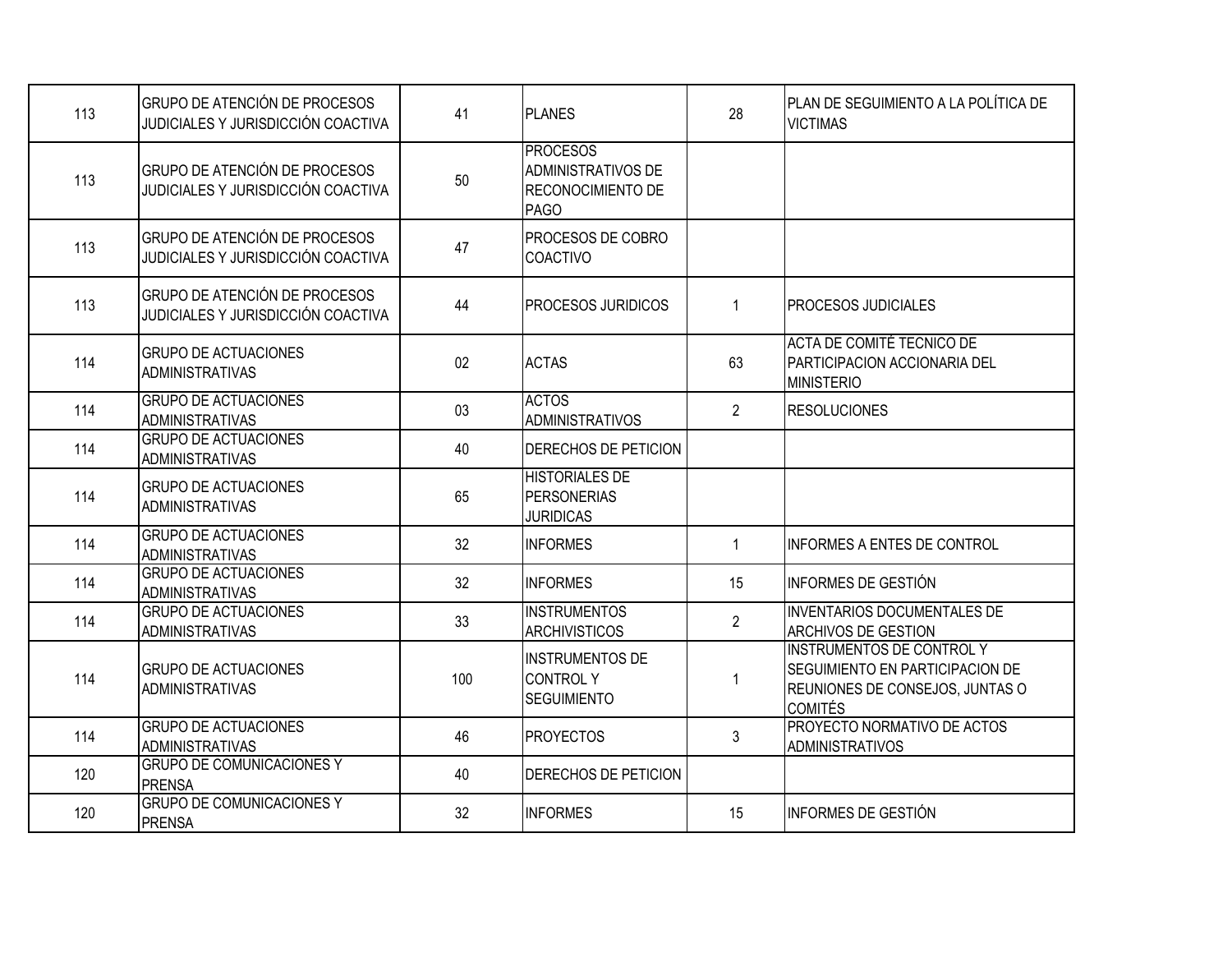| 120 | <b>GRUPO DE COMUNICACIONES Y</b><br><b>PRENSA</b>             | 200            | <b>INSTRUMENTOS</b><br><b>ARCHIVISTICOS</b>                     | $\overline{4}$ | <b>INVENTARIOS DOCUMENTALES DE</b><br><b>ARCHIVOS DE GESTION</b>                                                          |
|-----|---------------------------------------------------------------|----------------|-----------------------------------------------------------------|----------------|---------------------------------------------------------------------------------------------------------------------------|
| 120 | <b>GRUPO DE COMUNICACIONES Y</b><br>PRENSA                    | 100            | <b>INSTRUMENTOS DE</b><br><b>CONTROLY</b><br><b>SEGUIMIENTO</b> | 1              | <b>INSTRUMENTOS DE CONTROL Y</b><br>SEGUIMIENTO EN PARTICIPACION DE<br>REUNIONES DE CONSEJOS, JUNTAS O<br><b>COMITÉS</b>  |
| 120 | <b>GRUPO DE COMUNICACIONES Y</b><br>PRENSA                    | 41             | <b>PLANES</b>                                                   | 3              | PLANES DE COMUNICACIONES                                                                                                  |
| 160 | OFICINA ASESORA DE PLANEACIÓN Y<br><b>PROSPECTIVA</b>         | $\overline{2}$ | <b>ACTAS</b>                                                    | 48             | ACTAS DEL COMITÉ INSTITUCIONAL DE<br>GESTIÓN Y DESEMPEÑO                                                                  |
| 160 | OFICINA ASESORA DE PLANEACIÓN Y<br><b>PROSPECTIVA</b>         | $\overline{2}$ | <b>ACTAS</b>                                                    | 26             | ACTAS DEL COMITÉ SECTORIAL DE GESTIÓN<br>Y DESEMPEÑO DEL SECTOR<br>AGROPECUARIO, PESQUERO Y DE<br><b>DESARROLLO RURAL</b> |
| 160 | OFICINA ASESORA DE PLANEACIÓN Y<br><b>PROSPECTIVA</b>         | 12             | <b>CONCEPTOS</b>                                                | 02             | <b>CONCEPTOS TÉCNICOS</b>                                                                                                 |
| 160 | OFICINA ASESORA DE PLANEACIÓN Y<br>PROSPECTIVA                | 40             | DERECHOS DE PETICION                                            |                |                                                                                                                           |
| 160 | OFICINA ASESORA DE PLANEACIÓN Y<br>PROSPECTIVA                | 32             | <b>INFORMES</b>                                                 | $\mathbf 1$    | INFORMES A ENTES DE CONTROL                                                                                               |
| 160 | OFICINA ASESORA DE PLANEACIÓN Y<br><b>PROSPECTIVA</b>         | 32             | <b>INFORMES</b>                                                 | 19             | INFORMES DE SEGUIMIENTO A METAS DE<br><b>GOBIERNO SISMEG</b>                                                              |
| 160 | OFICINA DE ASUNTOS<br><b>INTERNACIONALES</b>                  | 32             | <b>INFORMES</b>                                                 | 15             | INFORMES DE GESTIÓN                                                                                                       |
| 160 | OFICINA ASESORA DE PLANEACIÓN Y<br><b>PROSPECTIVA</b>         | 200            | <b>INSTRUMENTOS</b><br><b>ARCHIVISTICOS</b>                     | 4              | <b>INVENTARIOS DOCUMENTALES DE</b><br><b>ARCHIVOS DE GESTION</b>                                                          |
| 160 | OFICINA ASESORA DE PLANEACIÓN Y<br>PROSPECTIVA                | 41             | <b>PLANES</b>                                                   | $\overline{2}$ | PLAN DE ACCIÓN INSTITUCIONAL                                                                                              |
| 160 | OFICINA ASESORA DE PLANEACIÓN Y<br>PROSPECTIVA                | 41             | <b>PLANES</b>                                                   | 6              | PLAN DE DESARROLLO AGROPECUARIO                                                                                           |
| 160 | OFICINA ASESORA DE PLANEACIÓN Y<br>PROSPECTIVA                | 41             | <b>PLANES</b>                                                   | 19             | PLAN ESTRATÉGICO SECTORIAL                                                                                                |
| 160 | OFICINA ASESORA DE PLANEACIÓN Y<br>PROSPECTIVA                | 129            | SISTEMA GENERAL DE<br><b>REGALÍAS</b>                           | $\mathbf{1}$   | ACTAS OCAD - ÓRGANOS COLEGIADOS DE<br>ADMINISTRACIÓN Y DECISIÓN                                                           |
| 160 | OFICINA ASESORA DE PLANEACIÓN Y<br>PROSPECTIVA                | 129            | SISTEMA GENERAL DE<br><b>REGALÍAS</b>                           | $\overline{2}$ | <b>ACTAS PREOCAD</b>                                                                                                      |
| 160 | OFICINA ASESORA DE PLANEACIÓN Y<br><b>PROSPECTIVA</b>         | 129            | SISTEMA GENERAL DE<br><b>REGALÍAS</b>                           | $\mathfrak{Z}$ | EJECUCIÓN PRESUPUESTAL DE REGALÍAS                                                                                        |
| 161 | <b>GRUPO DE PROGRAMACIÓN</b><br><b>PRESUPUESTAL SECTORIAL</b> | 40             | DERECHOS DE PETICION                                            |                |                                                                                                                           |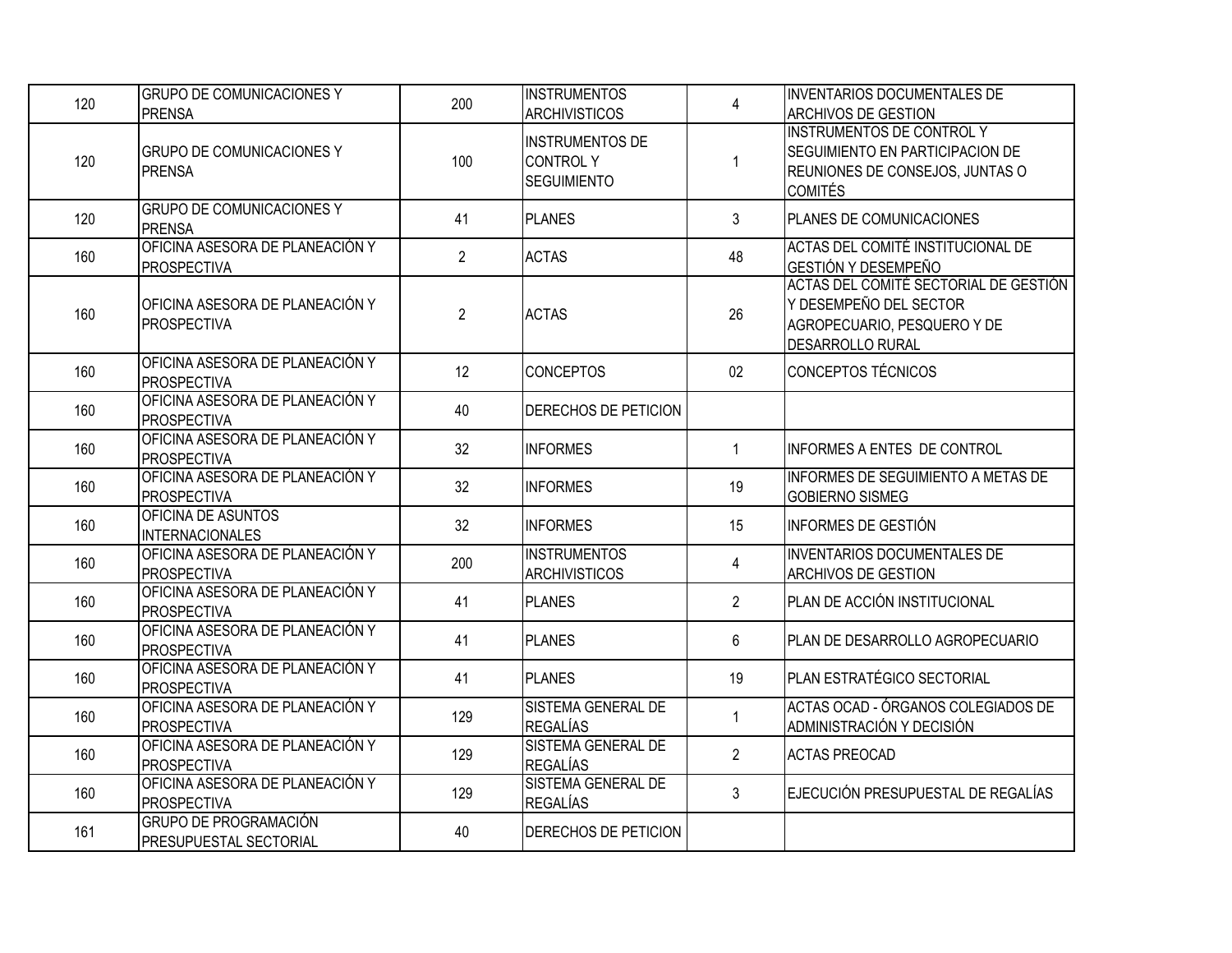| 161 | <b>GRUPO DE PROGRAMACIÓN</b><br>PRESUPUESTAL SECTORIAL     | 32             | <b>INFORMES</b>                             | $\mathbf{1}$   | <b>INFORMES A ENTES DE CONTROL</b>                                |
|-----|------------------------------------------------------------|----------------|---------------------------------------------|----------------|-------------------------------------------------------------------|
| 161 | <b>GRUPO DE PROGRAMACIÓN</b><br>PRESUPUESTAL SECTORIAL     | 32             | <b>INFORMES</b>                             | 21             | INFORMES DE CONTROL Y SEGUIMIENTO<br>PRESUPUESTAL SECTORIAL       |
| 161 | OFICINA DE ASUNTOS<br><b>INTERNACIONALES</b>               | 32             | <b>INFORMES</b>                             | 15             | <b>INFORMES DE GESTIÓN</b>                                        |
| 161 | <b>GRUPO DE PROGRAMACIÓN</b><br>PRESUPUESTAL SECTORIAL     | 200            | <b>INSTRUMENTOS</b><br><b>ARCHIVISTICOS</b> | 4              | <b>INVENTARIOS DOCUMENTALES DE</b><br><b>ARCHIVOS DE GESTION</b>  |
| 161 | <b>GRUPO DE PROGRAMACIÓN</b><br>PRESUPUESTAL SECTORIAL     | 61             | PROGRAMACIÓN<br><b>PRESUPUESTAL</b>         |                |                                                                   |
| 162 | <b>GRUPO DE POLÍTICA SECTORIAL Y</b><br><b>PROSPECTIVA</b> | $\overline{2}$ | <b>ACTAS</b>                                | 49             | ACTAS DE INFORMES DE GESTIÓN DEL<br><b>MINISTRO</b>               |
| 162 | <b>GRUPO DE POLÍTICA SECTORIAL Y</b><br><b>PROSPECTIVA</b> | 40             | DERECHOS DE PETICION                        |                |                                                                   |
| 162 | <b>GRUPO DE POLÍTICA SECTORIAL Y</b><br><b>PROSPECTIVA</b> | 32             | <b>INFORMES</b>                             | 54             | <b>INFORMES AL CONGRESO</b>                                       |
| 162 | <b>GRUPO DE POLÍTICA SECTORIAL Y</b><br><b>PROSPECTIVA</b> | 32             | <b>INFORMES</b>                             | 52             | INFORMES DE ASEGURAMIENTO.<br>SEGUIMIENTO Y CONTROL DE LA GESTIÓN |
| 162 | <b>GRUPO DE POLÍTICA SECTORIAL Y</b><br><b>PROSPECTIVA</b> | 32             | <b>INFORMES</b>                             | 57             | INFORMES DE DESEMPEÑO DE LOS<br><b>PROCESOS</b>                   |
| 162 | <b>GRUPO DE POLÍTICA SECTORIAL Y</b><br><b>PROSPECTIVA</b> | 32             | <b>INFORMES</b>                             | 15             | INFORMES DE GESTIÓN                                               |
| 162 | OFICINA DE ASUNTOS<br><b>INTERNACIONALES</b>               | 32             | <b>INFORMES</b>                             | 40             | INFORMES DE RENDICIÓN DE CUENTA<br><b>FISCAL</b>                  |
| 162 | <b>GRUPO DE POLÍTICA SECTORIAL Y</b><br><b>PROSPECTIVA</b> | 200            | <b>INSTRUMENTOS</b><br><b>ARCHIVISTICOS</b> | $\overline{4}$ | <b>INVENTARIOS DOCUMENTALES DE</b><br><b>ARCHIVOS DE GESTION</b>  |
| 162 | <b>GRUPO DE POLÍTICA SECTORIAL Y</b><br><b>PROSPECTIVA</b> | 41             | PLANES                                      | 27             | PLAN DE ACCIÓN SEGUIMIENTO<br><b>DOCUMENTO CONPES</b>             |
| 163 | <b>GRUPO DE INFORMACIÓN Y</b><br>ESTADÍSTICAS SECTORIALES  | 73             | ANUARIO ESTADÍSTICO                         |                |                                                                   |
| 163 | <b>GRUPO DE INFORMACIÓN Y</b><br>ESTADÍSTICAS SECTORIALES  | 40             | DERECHOS DE PETICION                        |                |                                                                   |
| 163 | <b>GRUPO DE INFORMACIÓN Y</b><br>ESTADÍSTICAS SECTORIALES  | 32             | <b>INFORMES</b>                             | $\mathbf{1}$   | INFORMES A ENTES DE CONTROL                                       |
| 163 | <b>GRUPO DE INFORMACIÓN Y</b><br>ESTADÍSTICAS SECTORIALES  | 32             | <b>INFORMES</b>                             | 15             | <b>INFORMES DE GESTIÓN</b>                                        |
| 163 | <b>GRUPO DE INFORMACIÓN Y</b><br>ESTADÍSTICAS SECTORIALES  | 200            | <b>INSTRUMENTOS</b><br><b>ARCHIVISTICOS</b> | 4              | <b>INVENTARIOS DOCUMENTALES DE</b><br><b>ARCHIVOS DE GESTION</b>  |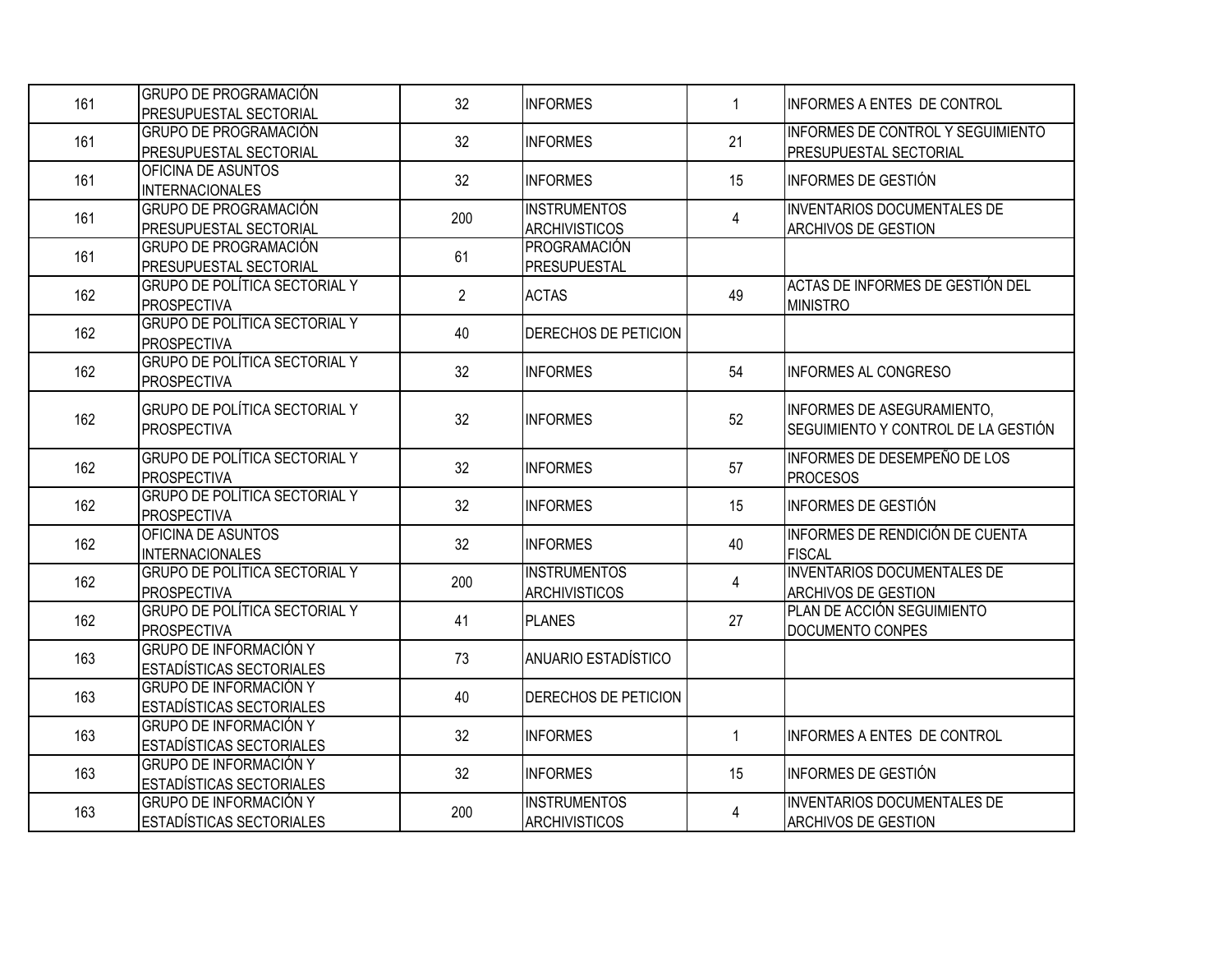| 170 | OFICINA DE ASUNTOS<br><b>INTERNACIONALES</b>                        | 12             | <b>CONCEPTOS</b>                                                | 2              | CONCEPTOS TÉCNICOS                                                                                                       |
|-----|---------------------------------------------------------------------|----------------|-----------------------------------------------------------------|----------------|--------------------------------------------------------------------------------------------------------------------------|
| 170 | OFICINA DE ASUNTOS<br><b>INTERNACIONALES</b>                        | 40             | DERECHOS DE PETICION                                            |                |                                                                                                                          |
| 170 | OFICINA DE ASUNTOS<br><b>INTERNACIONALES</b>                        | 32             | <b>INFORMES</b>                                                 | 15             | IINFORMES DE GESTIÓN                                                                                                     |
| 170 | OFICINA DE ASUNTOS<br><b>INTERNACIONALES</b>                        | 200            | <b>INSTRUMENTOS</b><br><b>ARCHIVISTICOS</b>                     | $\overline{4}$ | IINVENTARIOS DOCUMENTALES DE<br><b>ARCHIVOS DE GESTION</b>                                                               |
| 171 | GESTIÓN DE COOPERACIÓN<br><b>INTERNACIONAL</b>                      | 40             | DERECHOS DE PETICION                                            |                |                                                                                                                          |
| 171 | GESTIÓN DE COOPERACIÓN<br><b>INTERNACIONAL</b>                      | 32             | <b>INFORMES</b>                                                 | 15             | IINFORMES DE GESTIÓN                                                                                                     |
| 171 | GESTIÓN DE COOPERACIÓN<br><b>INTERNACIONAL</b>                      | 200            | <b>INSTRUMENTOS</b><br><b>ARCHIVISTICOS</b>                     | $\overline{4}$ | <b>INVENTARIOS DOCUMENTALES DE</b><br><b>ARCHIVOS DE GESTION</b>                                                         |
| 171 | GESTIÓN DE COOPERACIÓN<br><b>INTERNACIONAL</b>                      | 100            | <b>INSTRUMENTOS DE</b><br><b>CONTROLY</b><br><b>SEGUIMIENTO</b> | 71             | <b>INSTRUMENTOS DE CONTROL Y</b><br>SEGUIMIENTO CONVENIOS DE<br>COOPERACION TECNICA INTERNACIONAL                        |
| 172 | <b>GRUPO DE POLÍTICA EXTERIOR DEL</b><br><b>SECTOR AGROPECUARIO</b> | $\overline{2}$ | <b>ACTAS</b>                                                    | 41             | ACTAS DE COMITÉ DE MEDIDAS SANITARIAS<br>Y FITOSANITARIAS                                                                |
| 172 | <b>GRUPO DE POLÍTICA EXTERIOR DEL</b><br><b>SECTOR AGROPECUARIO</b> | 12             | <b>CONCEPTOS</b>                                                | $\overline{2}$ | CONCEPTOS TÉCNICOS COMITÉ DE<br>ASUNTOS ADUANEROS, ARANCELARIOS Y DE<br>COMERCIO EXTERIOR (TRIPLE A)                     |
| 172 | <b>GRUPO DE POLÍTICA EXTERIOR DEL</b><br>SECTOR AGROPECUARIO        | 40             | DERECHOS DE PETICION                                            |                |                                                                                                                          |
| 172 | <b>GRUPO DE POLÍTICA EXTERIOR DEL</b><br><b>SECTOR AGROPECUARIO</b> | 32             | <b>INFORMES</b>                                                 | 15             | INFORMES DE GESTIÓN                                                                                                      |
| 172 | <b>GRUPO DE POLÍTICA EXTERIOR DEL</b><br>SECTOR AGROPECUARIO        | 200            | <b>INSTRUMENTOS</b><br><b>ARCHIVISTICOS</b>                     | 04             | INVENTARIOS DOCUMENTALES DE<br><b>ARCHIVOS DE GESTION</b>                                                                |
| 172 | <b>GRUPO DE POLÍTICA EXTERIOR DEL</b><br><b>SECTOR AGROPECUARIO</b> | 100            | <b>INSTRUMENTOS DE</b><br><b>CONTROLY</b><br><b>SEGUIMIENTO</b> | 01             | <b>INSTRUMENTOS DE CONTROL Y</b><br>SEGUIMIENTO EN PARTICIPACIÓN DE<br>REUNIONES DE CONSEJOS, JUNTAS O<br><b>COMITÉS</b> |
| 172 | <b>GRUPO DE POLÍTICA EXTERIOR DEL</b><br><b>SECTOR AGROPECUARIO</b> | 100            | <b>INSTRUMENTOS DE</b><br><b>CONTROLY</b><br><b>SEGUIMIENTO</b> | 55             | <b>INSTRUMENTOS DE CONTROL Y</b><br>SEGUIMIENTO DE COMERCIO EXTERIOR                                                     |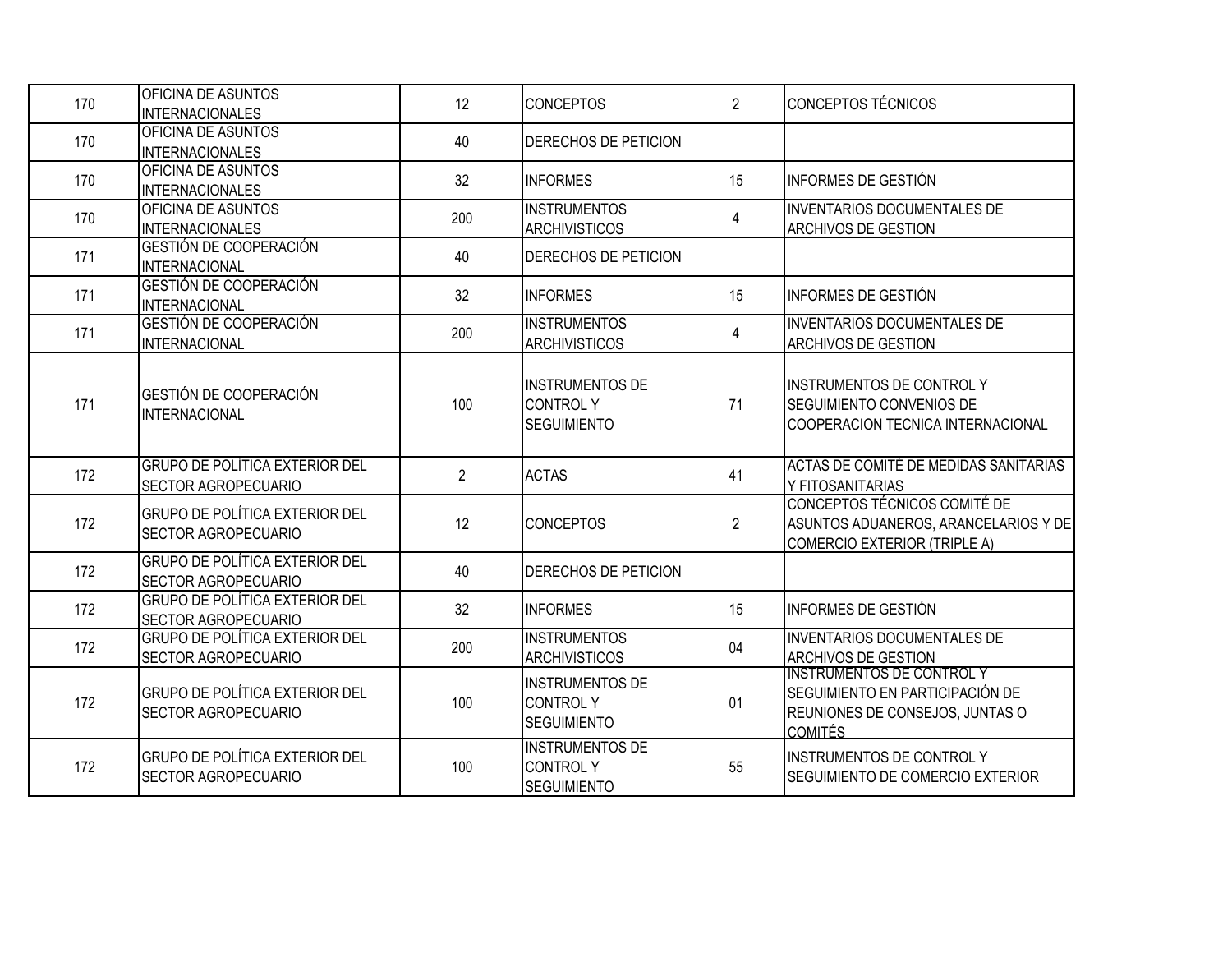| 172 | GRUPO DE POLÍTICA EXTERIOR DEL<br><b>SECTOR AGROPECUARIO</b>            | 46             | <b>PROYECTOS</b>                            | 44              | <b>PROYECTO DE GESTIÓN ACCESO A</b><br><b>MERCADOS</b>                                            |
|-----|-------------------------------------------------------------------------|----------------|---------------------------------------------|-----------------|---------------------------------------------------------------------------------------------------|
| 172 | <b>GRUPO DE POLÍTICA EXTERIOR DEL</b><br><b>SECTOR AGROPECUARIO</b>     | 46             | <b>PROYECTOS</b>                            | 45              | <b>PROYECTOS DE TRATADOS DE LIBRE</b><br><b>COMERCIO</b>                                          |
| 180 | <b>OFICINA DE CONTROL INTERNO</b>                                       | $\overline{2}$ | <b>ACTAS</b>                                | 51              | ACTAS DE COMITÉ INSTITUCIONAL DE<br>COORDINACIÓN DE CONTROL INTERNO                               |
| 180 | OFICINA DE CONTROL INTERNO                                              | $\overline{2}$ | <b>ACTAS</b>                                | 52              | ACTAS DE COMITÉ SECTORIAL DE<br>AUDITORIA DEL SECTOR AGROPECUARIO,<br>PESQUERO Y DESARROLLO RURAL |
| 180 | OFICINA DE CONTROL INTERNO                                              | 40             | DERECHOS DE PETICION                        |                 |                                                                                                   |
| 180 | OFICINA DE CONTROL INTERNO                                              | 32             | <b>INFORMES</b>                             | 46              | INFORME DE EVALUACIÓN Y SEGUIMIENTO                                                               |
| 180 | OFICINA DE CONTROL INTERNO                                              | 32             | <b>INFORMES</b>                             | $\mathbf{1}$    | INFORMES A ENTES DE CONTROL                                                                       |
| 180 | OFICINA DE CONTROL INTERNO                                              | 32             | <b>INFORMES</b>                             | 15              | <b>INFORMES DE GESTIÓN</b>                                                                        |
| 180 | OFICINA DE CONTROL INTERNO                                              | 200            | <b>INSTRUMENTOS</b><br><b>ARCHIVISTICOS</b> |                 | <b>INVENTARIOS DOCUMENTALES DE</b><br><b>ARCHIVOS DE GESTION</b>                                  |
| 180 | OFICINA DE CONTROL INTERNO                                              | 41             | <b>PLANES</b>                               | 25              | PLAN ANUAL DE LA AUDITORIA DE CONTROL<br><b>INTERNO</b>                                           |
| 180 | OFICINA DE CONTROL INTERNO                                              | 45             | <b>PROGRAMAS</b>                            | $\overline{36}$ | PROGRAMA ANUAL DE AUDITORIAS                                                                      |
| 190 | OFICINA DE TECNOLOGÍAS DE LA<br><b>INFORMACIÓN Y LAS COMUNICACIONES</b> | 40             | DERECHOS DE PETICION                        |                 |                                                                                                   |
| 190 | OFICINA DE TECNOLOGÍAS DE LA<br>INFORMACIÓN Y LAS COMUNICACIONES        | 32             | <b>INFORMES</b>                             | 15              | INFORMES DE GESTIÓN                                                                               |
| 190 | OFICINA DE TECNOLOGÍAS DE LA<br>INFORMACIÓN Y LAS COMUNICACIONES        | 200            | <b>INSTRUMENTOS</b><br><b>ARCHIVISTICOS</b> | $\overline{4}$  | <b>INVENTARIOS DOCUMENTALES DE</b><br><b>ARCHIVOS DE GESTION</b>                                  |
| 190 | OFICINA DE TECNOLOGÍAS DE LA<br>INFORMACIÓN Y LAS COMUNICACIONES        | 41             | <b>PLANES</b>                               | 73              | PLAN DE ACCION DE TECNOLOGIAS DE LA<br>INFORMACION                                                |
| 190 | OFICINA DE TECNOLOGÍAS DE LA<br>INFORMACIÓN Y LAS COMUNICACIONES        | 41             | PLANES                                      | 74              | PLAN ESTRATÉGICO DE TECNOLOGÍAS DE LA<br>INFORMACIÓN - PETI                                       |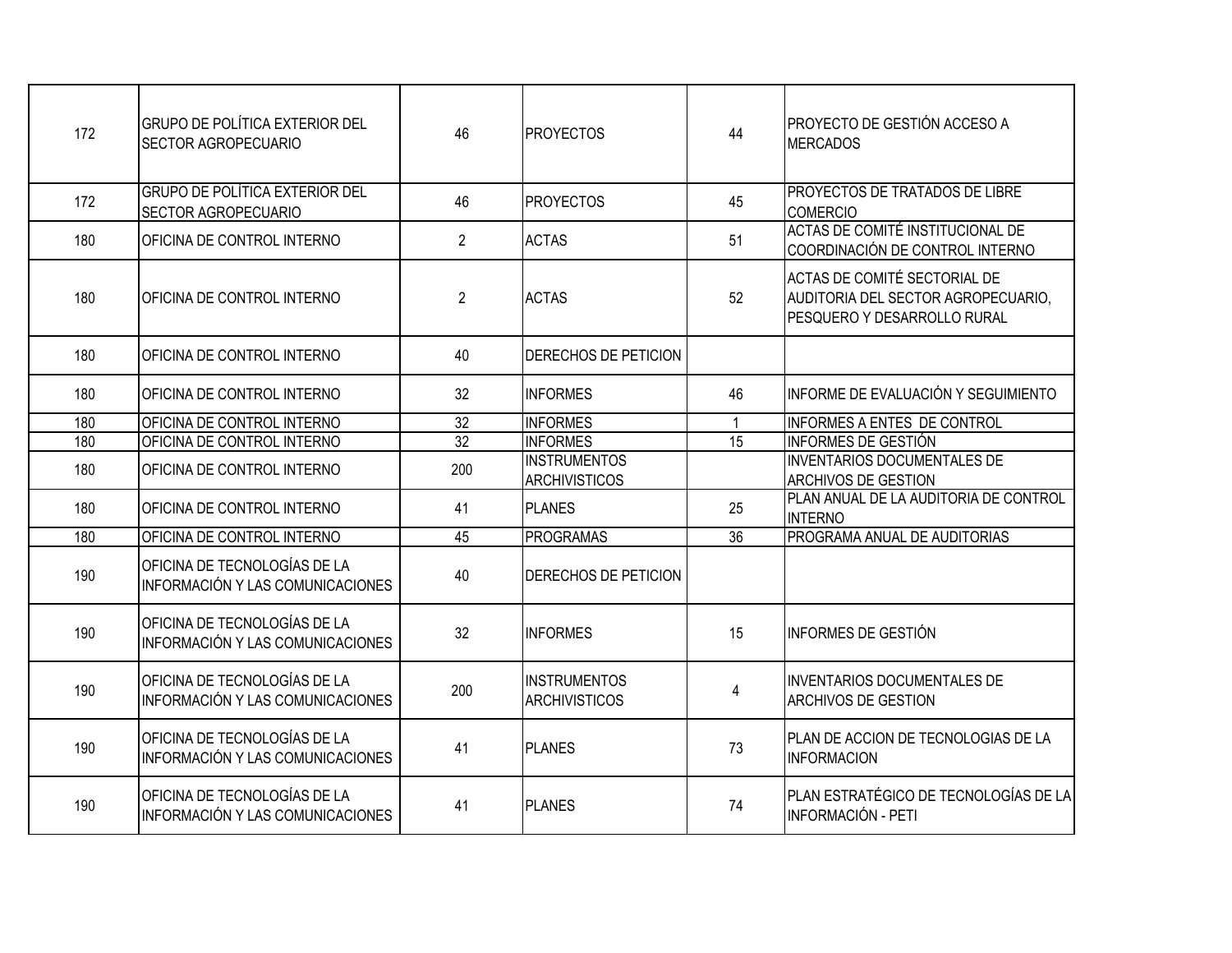| 190 | OFICINA DE TECNOLOGÍAS DE LA<br>INFORMACIÓN Y LAS COMUNICACIONES                             | 41             | <b>PLANES</b>                               | 75             | PLAN DE INVERSION DE TECNOLOGIAS DE LA<br><b>INFORMACION - PETI</b> |
|-----|----------------------------------------------------------------------------------------------|----------------|---------------------------------------------|----------------|---------------------------------------------------------------------|
| 190 | OFICINA DE TECNOLOGÍAS DE LA<br>INFORMACIÓN Y LAS COMUNICACIONES                             | 41             | PLANES                                      | 76             | PLAN DE MEJORAMIENTO DE TECNOLOGIAS<br>DE LA INFORMACION - PETI     |
| 190 | OFICINA DE TECNOLOGÍAS DE LA<br><b>INFORMACIÓN Y LAS COMUNICACIONES</b>                      | 42             | <b>POLITICAS</b>                            | 77             | POLITICAS DE TECNOLOGIA Y TECNICA DE<br>LA INFORMACION              |
| 191 | <b>GRUPO DE GESTIÓN DE</b><br>GOBERNABILIDAD DE LA INFORMACIÓN<br>Y GESTIÓN DEL CONOCIMIENTO | 12             | <b>CONCEPTOS</b>                            | $\overline{2}$ | CONCEPTOS TÉCNICOS                                                  |
| 191 | <b>GRUPO DE GESTIÓN DE</b><br>GOBERNABILIDAD DE LA INFORMACIÓN<br>Y GESTIÓN DEL CONOCIMIENTO | 40             | DERECHOS DE PETICION                        |                |                                                                     |
| 191 | GRUPO DE GESTIÓN DE<br>GOBERNABILIDAD DE LA INFORMACIÓN<br>Y GESTIÓN DEL CONOCIMIENTO        | 32             | <b>INFORMES</b>                             | 15             | INFORMES DE GESTIÓN                                                 |
| 191 | GRUPO DE GESTIÓN DE<br>GOBERNABILIDAD DE LA INFORMACIÓN<br>Y GESTIÓN DEL CONOCIMIENTO        | 200            | <b>INSTRUMENTOS</b><br><b>ARCHIVISTICOS</b> | 04             | <b>INVENTARIOS DOCUMENTALES DE</b><br><b>ARCHIVOS DE GESTION</b>    |
| 191 | <b>GRUPO DE GESTIÓN DE</b><br>GOBERNABILIDAD DE LA INFORMACIÓN<br>Y GESTIÓN DEL CONOCIMIENTO | 102            | <b>LINEAMIENTOS</b>                         | 72             | LINEAMIENTOS DE TECNOLOGIA DE LA<br>INFORMACION                     |
| 191 | GRUPO DE GESTIÓN DE<br>GOBERNABILIDAD DE LA INFORMACIÓN<br>Y GESTIÓN DEL CONOCIMIENTO        | 46             | <b>PROYECTOS</b>                            | 5              | PROYECTOS DE TECNOLOGÍA DE LA<br><b>INFORMACION</b>                 |
| 300 | <b>SECRETARIA GENERAL</b>                                                                    | $\mathfrak{Z}$ | <b>ACTOS</b><br><b>ADMINISTRATIVOS</b>      | 4              | <b>CIRCULARES</b>                                                   |
| 300 | <b>SECRETARIA GENERAL</b>                                                                    | 3              | <b>ACTOS</b><br><b>ADMINISTRATIVOS</b>      | $\mathbf{1}$   | <b>DECRETOS</b>                                                     |
| 300 | <b>SECRETARIA GENERAL</b>                                                                    | 3              | <b>ACTOS</b><br><b>ADMINISTRATIVOS</b>      | $\overline{2}$ | <b>RESOLUCIONES</b>                                                 |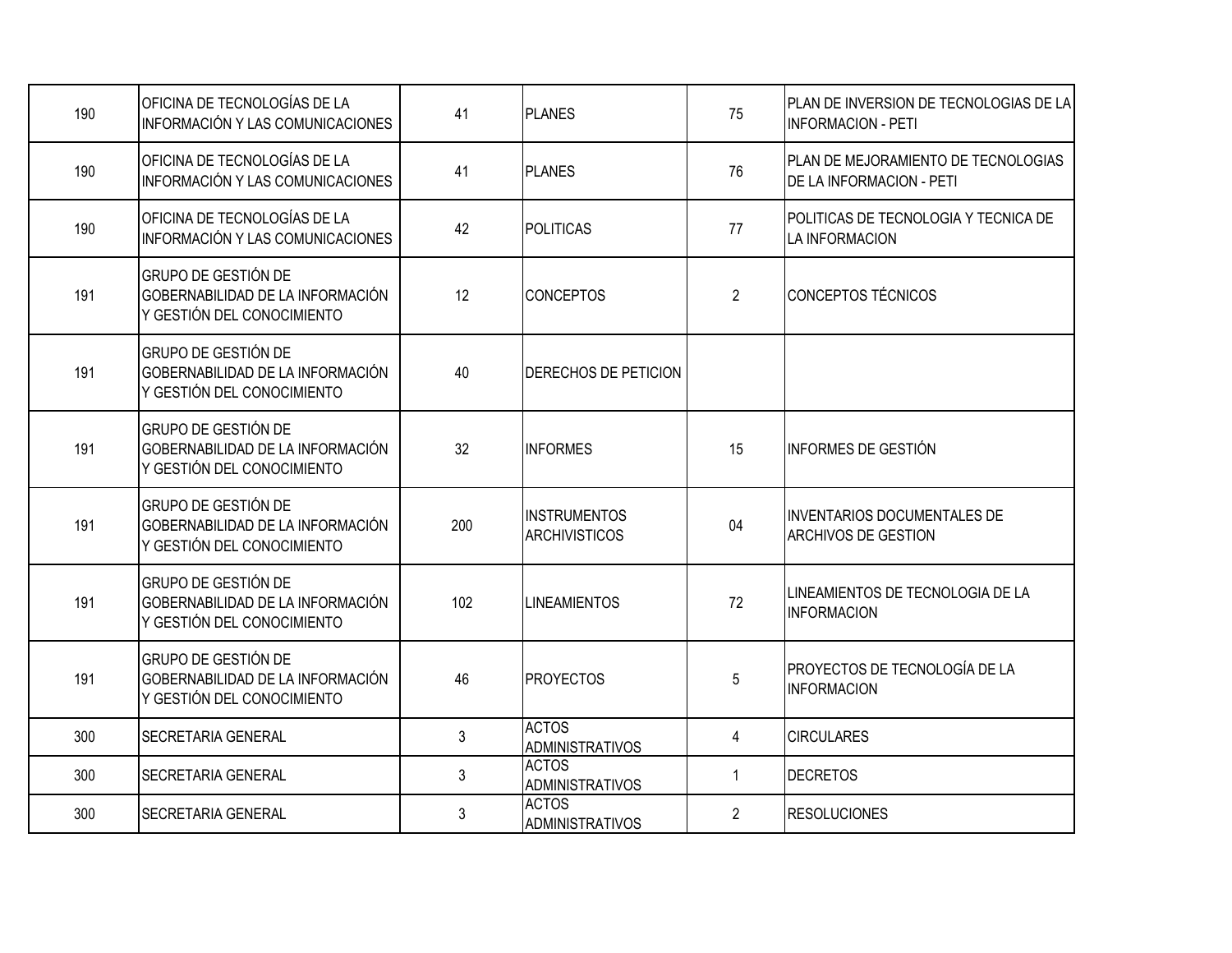| 300              | <b>SECRETARIA GENERAL</b>                               | 40              | <b>DERECHOS DE PETICION</b>                 |                 |                                                                        |
|------------------|---------------------------------------------------------|-----------------|---------------------------------------------|-----------------|------------------------------------------------------------------------|
| 300              | <b>SECRETARIA GENERAL</b>                               | $\overline{32}$ | <b>INFORMES</b>                             | $\mathbf{1}$    | INFORMES A ENTES DE CONTROL                                            |
| 300              | <b>SECRETARIA GENERAL</b>                               | 32              | <b>INFORMES</b>                             | 15              | <b>INFORMES DE GESTIÓN</b>                                             |
| 300              | <b>SECRETARIA GENERAL</b>                               | 200             | <b>INSTRUMENTOS</b><br><b>ARCHIVISTICOS</b> | 4               | <b>INVENTARIOS DOCUMENTALES DE</b><br><b>ARCHIVOS DE GESTION</b>       |
| 301              | GRUPO DE ATENCIÓN AL CIUDADANO                          | 40              | <b>DERECHOS DE PETICION</b>                 |                 |                                                                        |
| 301              | GRUPO DE ATENCIÓN AL CIUDADANO                          | 32              | <b>INFORMES</b>                             | 48              | INFORME ATENCIÓN Y SERVICIO AL<br><b>CIUDADANO</b>                     |
| 301              | GRUPO DE ATENCIÓN AL CIUDADANO                          | 32              | <b>INFORMES</b>                             | 47              | INFORME ENCUESTA SATISFACCIÓN DEL<br><b>CLIENTE</b>                    |
| 301              | GRUPO DE ATENCIÓN AL CIUDADANO                          | 32              | <b>INFORMES</b>                             | 15              | <b>INFORMES DE GESTIÓN</b>                                             |
| 301              | GRUPO DE ATENCIÓN AL CIUDADANO                          | 200             | <b>INSTRUMENTOS</b><br><b>ARCHIVISTICOS</b> | 4               | <b>INVENTARIOS DOCUMENTALES DE</b><br><b>ARCHIVOS DE GESTION</b>       |
| 302              | <b>GRUPO DE CONTROL INTERNO</b><br><b>DISCIPLINARIO</b> | 40              | <b>IDERECHOS DE PETICION</b>                |                 |                                                                        |
| 302              | <b>GRUPO DE CONTROL INTERNO</b><br><b>DISCIPLINARIO</b> | 32              | <b>INFORMES</b>                             | $\mathbf{1}$    | INFORMES A ENTES DE CONTROL                                            |
| 302              | <b>GRUPO DE CONTROL INTERNO</b><br><b>DISCIPLINARIO</b> | 32              | <b>INFORMES</b>                             | 15              | <b>INFORMES DE GESTIÓN</b>                                             |
| 302              | <b>GRUPO DE CONTROL INTERNO</b><br><b>DISCIPLINARIO</b> | 200             | <b>INSTRUMENTOS</b><br><b>ARCHIVISTICOS</b> | 4               | <b>INVENTARIOS DOCUMENTALES DE</b><br><b>ARCHIVOS DE GESTION</b>       |
| 302              | <b>GRUPO DE CONTROL INTERNO</b><br><b>DISCIPLINARIO</b> | 44              | <b>PROCESOS JURIDICOS</b>                   | 4               | <b>IPROCESOS DISCIPLINARIOS</b>                                        |
| 310              | SUBDIRECCIÓN ADMINISTRATIVA                             | 40              | <b>DERECHOS DE PETICION</b>                 |                 |                                                                        |
| $\overline{310}$ | SUBDIRECCIÓN ADMINISTRATIVA                             | $\overline{32}$ | <b>INFORMES</b>                             | $\overline{15}$ | <b>INFORMES DE GESTIÓN</b>                                             |
| 310              | SUBDIRECCIÓN ADMINISTRATIVA                             | 200             | <b>INSTRUMENTOS</b><br><b>ARCHIVISTICOS</b> | 4               | <b>INVENTARIOS DOCUMENTALES DE</b><br><b>ARCHIVOS DE GESTION</b>       |
| 311              | <b>GRUPO DE TALENTO HUMANO</b>                          | $\overline{2}$  | <b>ACTAS</b>                                | $\overline{2}$  | ACTAS COMISIÓN DE PERSONAL                                             |
| 311              | <b>GRUPO DE TALENTO HUMANO</b>                          | $\overline{2}$  | <b>ACTAS</b>                                | 67              | ACTAS DE COMITÉ DE CONVIVENCIA<br><b>LABORAL</b>                       |
| 311              | <b>GRUPO DE TALENTO HUMANO</b>                          | $\overline{2}$  | <b>ACTAS</b>                                | 68              | ACTAS DE COMITÉ PARITARIO DE SALUD Y<br><b>SEGURIDAD EN EL TRABAJO</b> |
| 311              | <b>GRUPO DE TALENTO HUMANO</b>                          | 40              | <b>DERECHOS DE PETICION</b>                 |                 |                                                                        |
| 311              | <b>GRUPO DE TALENTO HUMANO</b>                          | 48              | <b>HISTORIAS DE</b><br>PASANTES             |                 |                                                                        |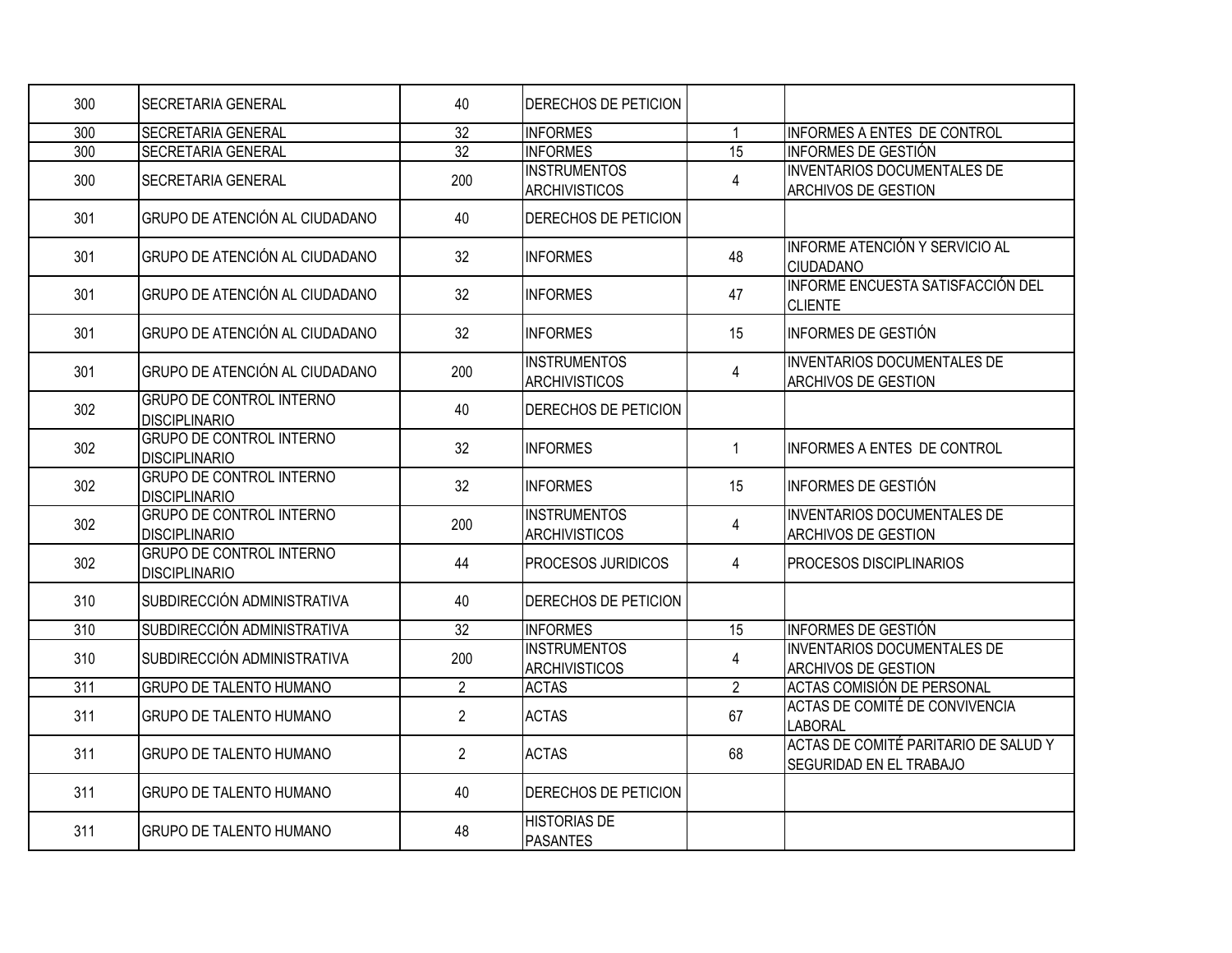| 311              | <b>GRUPO DE TALENTO HUMANO</b>                      | 49              | <b>HISTORIAS LABORALES</b><br>PERSONAL DE PLANTA          |                 |                                                                                                       |
|------------------|-----------------------------------------------------|-----------------|-----------------------------------------------------------|-----------------|-------------------------------------------------------------------------------------------------------|
| $\overline{311}$ | <b>GRUPO DE TALENTO HUMANO</b>                      | $\overline{32}$ | <b>INFORMES</b>                                           | $\overline{1}$  | INFORMES A ENTES DE CONTROL                                                                           |
| $\overline{311}$ | <b>GRUPO DE TALENTO HUMANO</b>                      | 32              | <b>INFORMES</b>                                           | $\overline{15}$ | <b>INFORMES DE GESTIÓN</b>                                                                            |
| 311              | <b>GRUPO DE TALENTO HUMANO</b>                      | 200             | <b>INSTRUMENTOS</b><br><b>ARCHIVISTICOS</b>               | 4               | <b>INVENTARIOS DOCUMENTALES DE</b><br><b>ARCHIVOS DE GESTION</b>                                      |
| 311              | <b>GRUPO DE TALENTO HUMANO</b>                      | 37              | <b>MANUALES</b>                                           | $\mathbf 1$     | MANUALES ESPECIFICOS DE FUNCIONES.<br><b>REQUISITOS Y COMPETENCIAS LABORALES</b>                      |
| 311              | <b>GRUPO DE TALENTO HUMANO</b>                      | 39              | NOMINA                                                    | 78              | NOMINA DE PERSONAL DE PLANTA                                                                          |
| 311              | <b>GRUPO DE TALENTO HUMANO</b>                      | 41              | <b>PLANES</b>                                             | 29              | <b>PLANES DE BIENESTAR Y ESTÍMULOS</b>                                                                |
| 311              | <b>GRUPO DE TALENTO HUMANO</b>                      | 41              | PLANES                                                    | 70              | PLANES INSTITUCIONALES DE<br><b>CAPACITACION</b>                                                      |
| 311              | <b>GRUPO DE TALENTO HUMANO</b>                      | 41              | <b>PLANES</b>                                             | 31              | PLANES DE TRABAJO ANUAL DEL SISTEMA<br>DE GESTION DE SEGURIDAD Y SALUD EN EL<br><b>TRABAJO SG-SST</b> |
| 312              | <b>GRUPO DE SERVICIOS</b><br><b>ADMINISTRATIVOS</b> | 40              | DERECHOS DE PETICION                                      |                 |                                                                                                       |
| 312              | <b>GRUPO DE SERVICIOS</b><br><b>ADMINISTRATIVOS</b> | 14              | <b>HISTORIAL DE</b><br><b>VEHÍCULOS</b>                   |                 |                                                                                                       |
| 312              | <b>GRUPO DE SERVICIOS</b><br><b>ADMINISTRATIVOS</b> | 68              | <b>HISTORIALES DE BIENES</b><br><b>INMUEBLES</b>          |                 |                                                                                                       |
| 312              | <b>GRUPO DE SERVICIOS</b><br><b>ADMINISTRATIVOS</b> | 32              | <b>INFORMES</b>                                           | 15              | <b>INFORMES DE GESTIÓN</b>                                                                            |
| 312              | <b>GRUPO DE SERVICIOS</b><br><b>ADMINISTRATIVOS</b> | 200             | <b>INSTRUMENTOS</b><br><b>ARCHIVISTICOS</b>               | 4               | <b>INVENTARIOS DOCUMENTALES DE</b><br><b>ARCHIVOS DE GESTION</b>                                      |
| 312              | <b>GRUPO DE SERVICIOS</b><br><b>ADMINISTRATIVOS</b> | 41              | <b>PLANES</b>                                             | 29              | PLAN DE EFICIENCIA ADMINISTRATIVA Y<br><b>CERO PAPEL</b>                                              |
| 312              | <b>GRUPO DE SERVICIOS</b><br><b>ADMINISTRATIVOS</b> | 41              | <b>PLANES</b>                                             | 24              | PLAN DE GESTIÓN INTEGRAL DE RESIDUOS<br>PELIGROSOS Y/O ESPECIALES                                     |
| 312              | <b>GRUPO DE SERVICIOS</b><br><b>ADMINISTRATIVOS</b> | 41              | <b>PLANES</b>                                             | 30              | PLANES DEL SISTEMA DE GESTION<br><b>AMBIENTAL</b>                                                     |
| 312              | <b>GRUPO DE SERVICIOS</b><br><b>ADMINISTRATIVOS</b> | 6               | <b>REGISTRO DE</b><br>OPERACIONES DE CAJA<br><b>MENOR</b> |                 |                                                                                                       |
| 313              | GRUPO DE GESTIÓN DOCUMENTAL Y<br>BIBLIOTECA - 313   | $\overline{2}$  | <b>ACTAS</b>                                              | 42              | ACTAS DE ANULACIÓN CONSECUTIVO<br><b>GENERAL DE COMUNICACIONES</b>                                    |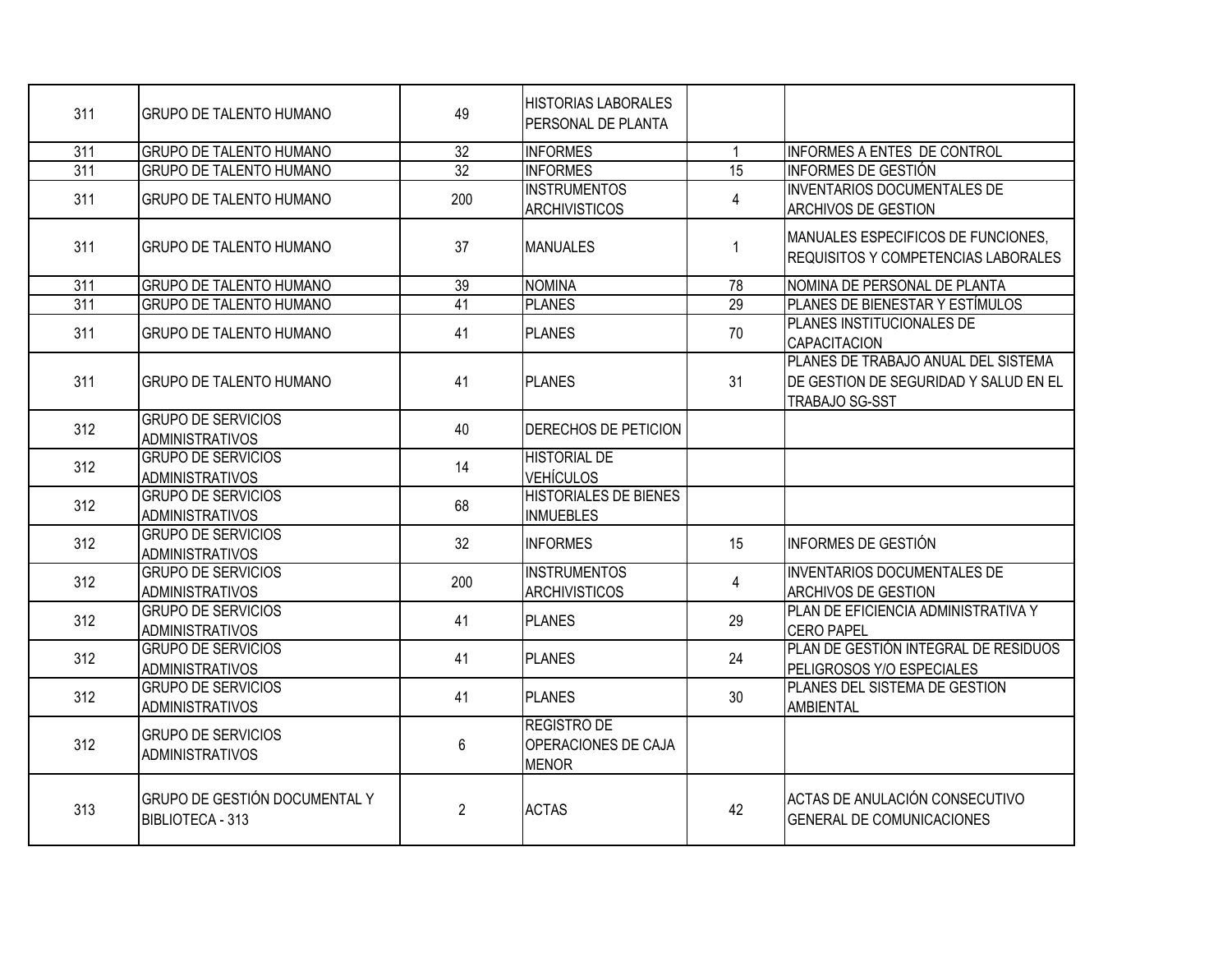| 313 | <b>GRUPO DE GESTIÓN DOCUMENTAL Y</b><br>BIBLIOTECA - 313 | $\overline{2}$ | <b>ACTAS</b>                                                     | 43                | ACTAS DE ELIMINACIÓN DE DOCUMENTOS                                                                                       |
|-----|----------------------------------------------------------|----------------|------------------------------------------------------------------|-------------------|--------------------------------------------------------------------------------------------------------------------------|
| 313 | GRUPO DE GESTIÓN DOCUMENTAL Y<br>BIBLIOTECA - 313        | 57             | CONSECUTIVOS DE<br><b>COMUNICACIONES</b><br><b>OFICIALES</b>     | -1                | CONSECUTIVOS DE COMUNICACIONES<br>OFICIALES ENVIADAS                                                                     |
| 313 | GRUPO DE GESTIÓN DOCUMENTAL Y<br>BIBLIOTECA - 313        | 57             | CONSECUTIVOS DE<br><b>COMUNICACIONES</b><br><b>OFICIALES</b>     | $\overline{2}$    | CONSECUTIVOS DE COMUNICACIONES<br>OFICIALES RECIBIDAS                                                                    |
| 313 | GRUPO DE GESTIÓN DOCUMENTAL Y<br>BIBLIOTECA - 313        | 40             | <b>DERECHOS DE PETICION</b>                                      |                   |                                                                                                                          |
| 313 | GRUPO DE GESTIÓN DOCUMENTAL Y<br>BIBLIOTECA - 313        | 32             | <b>INFORMES</b>                                                  | 15                | INFORMES DE GESTIÓN                                                                                                      |
| 313 | GRUPO DE GESTIÓN DOCUMENTAL Y<br>BIBLIOTECA - 313        | 200            | <b>INSTRUMENTOS</b><br><b>ARCHIVISTICOS</b>                      | 1                 | BANCOS TERMINOLOGICO DE SERIES Y<br><b>SUBSERIES DOCUMENTALES</b>                                                        |
| 313 | <b>GRUPO DE GESTIÓN DOCUMENTAL Y</b><br>BIBLIOTECA - 313 | 200            | <b>INSTRUMENTOS</b><br><b>ARCHIVISTICOS</b>                      | $\overline{2}$    | CUADROS DE CLASIFICACION DOCUMENTAL<br><b>CCD</b>                                                                        |
| 313 | <b>GRUPO DE GESTIÓN DOCUMENTAL Y</b><br>BIBLIOTECA - 313 | 200            | <b>INSTRUMENTOS</b><br><b>ARCHIVISTICOS</b>                      | 3                 | <b>INVENTARIOS DOCUMENTALES DE ARCHIVO</b><br><b>CENTRAL</b>                                                             |
| 313 | <b>GRUPO DE GESTIÓN DOCUMENTAL Y</b><br>BIBLIOTECA - 313 | 200            | <b>INSTRUMENTOS</b><br><b>ARCHIVISTICOS</b>                      | $\overline{4}$    | <b>INVENTARIOS DOCUMENTALES DE</b><br>ARCHIVOS DE GESTION                                                                |
| 313 | GRUPO DE GESTIÓN DOCUMENTAL Y<br>BIBLIOTECA - 313        | 200            | <b>INSTRUMENTOS</b><br><b>ARCHIVISTICOS</b>                      | 5                 | PLANES INSTITUCIONALES DE ARCHIVOS -<br><b>PINAR</b>                                                                     |
| 313 | GRUPO DE GESTIÓN DOCUMENTAL Y<br>BIBLIOTECA - 313        | 200            | <b>INSTRUMENTOS</b><br><b>ARCHIVISTICOS</b>                      | 6                 | PROGRAMAS DE GESTION DOCUMENTAL -<br>PGD                                                                                 |
| 313 | <b>GRUPO DE GESTIÓN DOCUMENTAL Y</b><br>BIBLIOTECA - 313 | 200            | <b>INSTRUMENTOS</b><br><b>ARCHIVISTICOS</b>                      | $\overline{7}$    | TABLAS DE CONTROL DE ACCESO                                                                                              |
| 313 | <b>GRUPO DE GESTIÓN DOCUMENTAL Y</b><br>BIBLIOTECA - 313 | 200            | <b>INSTRUMENTOS</b><br><b>ARCHIVISTICOS</b>                      | 8                 | TABLAS DE RETENCION DOCUMENTAL - TRD                                                                                     |
| 313 | GRUPO DE GESTIÓN DOCUMENTAL Y<br>BIBLIOTECA - 313        | 200            | <b>INSTRUMENTOS</b><br><b>ARCHIVISTICOS</b>                      | 9                 | TABLAS DE VALORACION DOCUMENTAL -TVD                                                                                     |
| 313 | GRUPO DE GESTIÓN DOCUMENTAL Y<br>BIBLIOTECA - 313        | 100            | <b>INSTRUMENTOS DE</b><br><b>CONTROLY</b><br><b>SEGUIMIENTO</b>  | -1                | <b>INSTRUMENTOS DE CONTROL Y</b><br>SEGUIMIENTO EN PARTICIPACION DE<br>REUNIONES DE CONSEJOS, JUNTAS O<br><b>COMITÉS</b> |
| 313 | GRUPO DE GESTIÓN DOCUMENTAL Y<br>BIBLIOTECA - 313        | 26             | <b>PLANES DE</b><br><b>TRANSFERENCIAS</b><br><b>DOCUMENTALES</b> | $12 \overline{ }$ | PLANES DE TRANSFERENCIAS PRIMARIAS                                                                                       |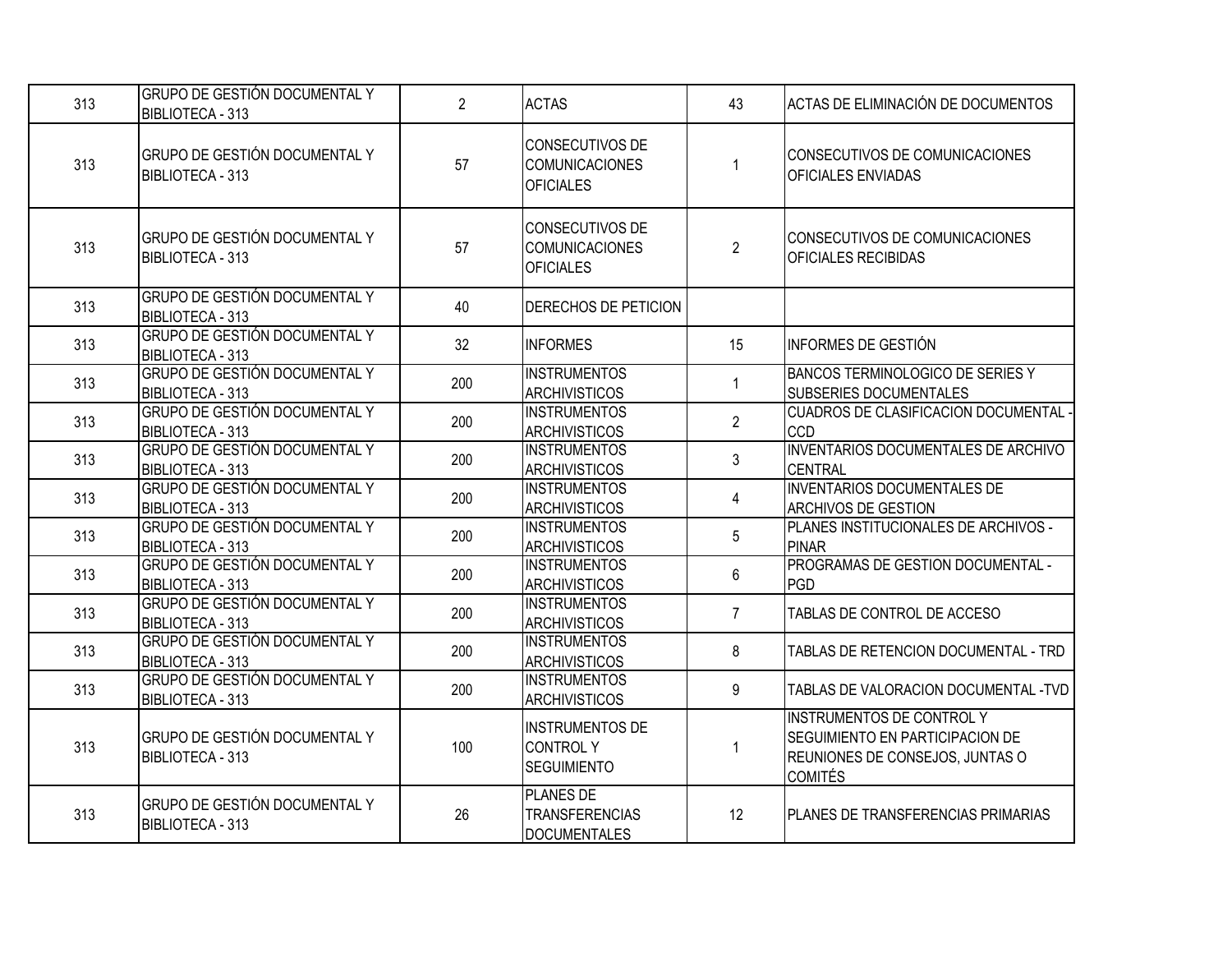| 313              | GRUPO DE GESTIÓN DOCUMENTAL Y<br><b>BIBLIOTECA - 313</b>        | 26              | <b>PLANES DE</b><br><b>TRANSFERENCIAS</b><br><b>DOCUMENTALES</b>             | 13              | PLANES DE TRANSFERENCIAS SECUNDARIAS                             |
|------------------|-----------------------------------------------------------------|-----------------|------------------------------------------------------------------------------|-----------------|------------------------------------------------------------------|
| 313              | <b>GRUPO DE GESTIÓN DOCUMENTAL Y</b><br><b>BIBLIOTECA - 313</b> | 09              | <b>REGISTROS</b>                                                             | 02 <sub>2</sub> | REGISTRO DE DEPÓSITO LEGAL                                       |
| 313              | GRUPO DE GESTIÓN DOCUMENTAL Y<br>BIBLIOTECA - 313               | 09              | <b>REGISTROS</b>                                                             | 03              | REGISTROS DE PRÉSTAMO DE<br><b>DOCUMENTOS</b>                    |
| 314              | <b>GRUPO DE ALMACÉN</b>                                         | 138             | <b>COMPROBANTES DE</b><br><b>ALMACEN</b>                                     | 64              | COMPROBANTES DE BAJA DE BIENES DE<br><b>ALMACEN</b>              |
| 314              | <b>GRUPO DE ALMACÉN</b>                                         | 138             | <b>COMPROBANTES DE</b><br><b>ALMACEN</b>                                     | 65              | COMPROBANTES DE EGRESO DE BIENES DE<br><b>ALMACEN</b>            |
| 314              | <b>I</b> GRUPO DE ALMACÉN                                       | 138             | <b>COMPROBANTES DE</b><br><b>ALMACEN</b>                                     | 66              | COMPROBANTES DE INGRESO DE BIENES DE<br><b>ALMACEN</b>           |
| 314              | <b>GRUPO DE ALMACÉN</b>                                         | 40              | DERECHOS DE PETICION                                                         |                 |                                                                  |
| $\overline{314}$ | <b>GRUPO DE ALMACÉN</b>                                         | 32              | <b>INFORMES</b>                                                              | 56              | INFORME MENSUAL DE ALMACÉN                                       |
| $\overline{314}$ | <b>GRUPO DE ALMACÉN</b>                                         | $\overline{32}$ | <b>INFORMES</b>                                                              | $\overline{15}$ | <b>INFORMES DE GESTIÓN</b>                                       |
| 314              | <b>GRUPO DE ALMACÉN</b>                                         | 200             | <b>INSTRUMENTOS</b><br><b>ARCHIVISTICOS</b>                                  | 4               | <b>INVENTARIOS DOCUMENTALES DE</b><br>ARCHIVOS DE GESTION        |
| $\overline{314}$ | <b>GRUPO DE ALMACÉN</b>                                         | 33              | <b>INVENTARIOS</b>                                                           | 6               | <b>INVENTARIO DE BIENES</b>                                      |
| 320              | SUBDIRECCIÓN FINANCIERA                                         | 40              | DERECHOS DE PETICION                                                         |                 |                                                                  |
| 320              | SUBDIRECCIÓN FINANCIERA                                         | 32              | <b>INFORMES</b>                                                              | 15              | <b>INFORMES DE GESTIÓN</b>                                       |
| 321              | <b>GRUPO DE PRESUPUESTO</b>                                     | 11              | <b>CERTIFICADOS DE</b><br><b>DISPONIBILIDAD</b><br><b>PRESUPUESTAL - CDP</b> |                 |                                                                  |
| 321              | <b>I</b> GRUPO DE PRESUPUESTO                                   | 40              | <b>DERECHOS DE PETICION</b>                                                  |                 |                                                                  |
| 321              | <b>GRUPO DE PRESUPUESTO</b>                                     | 200             | <b>INSTRUMENTOS</b><br><b>ARCHIVISTICOS</b>                                  | 4               | <b>INVENTARIOS DOCUMENTALES DE</b><br><b>ARCHIVOS DE GESTION</b> |
| 321              | <b>GRUPO DE PRESUPUESTO</b>                                     | 9               | <b>REGISTRO</b><br><b>PRESUPUESTAL RP</b>                                    |                 |                                                                  |
| 322              | <b>GRUPO DE CONTABILIDAD</b>                                    | $\overline{2}$  | <b>ACTAS</b>                                                                 | 15              | ACTAS COMITÉ TÉCNICO DE<br>SOSTENIBILIDAD DEL SISTEMA CONTABLE   |
| 322              | <b>GRUPO DE CONTABILIDAD</b>                                    | 34              | <b>BOLETINES DE</b><br><b>DEUDORES MOROSOS</b><br><b>DEL ESTADO</b>          |                 |                                                                  |
| 322              | <b>GRUPO DE CONTABILIDAD</b>                                    | 27              | <b>COMPROBANTES</b><br><b>CONTABLES</b>                                      | $6\phantom{1}6$ | COMPROBANTES CONTABLES DE EGRESO                                 |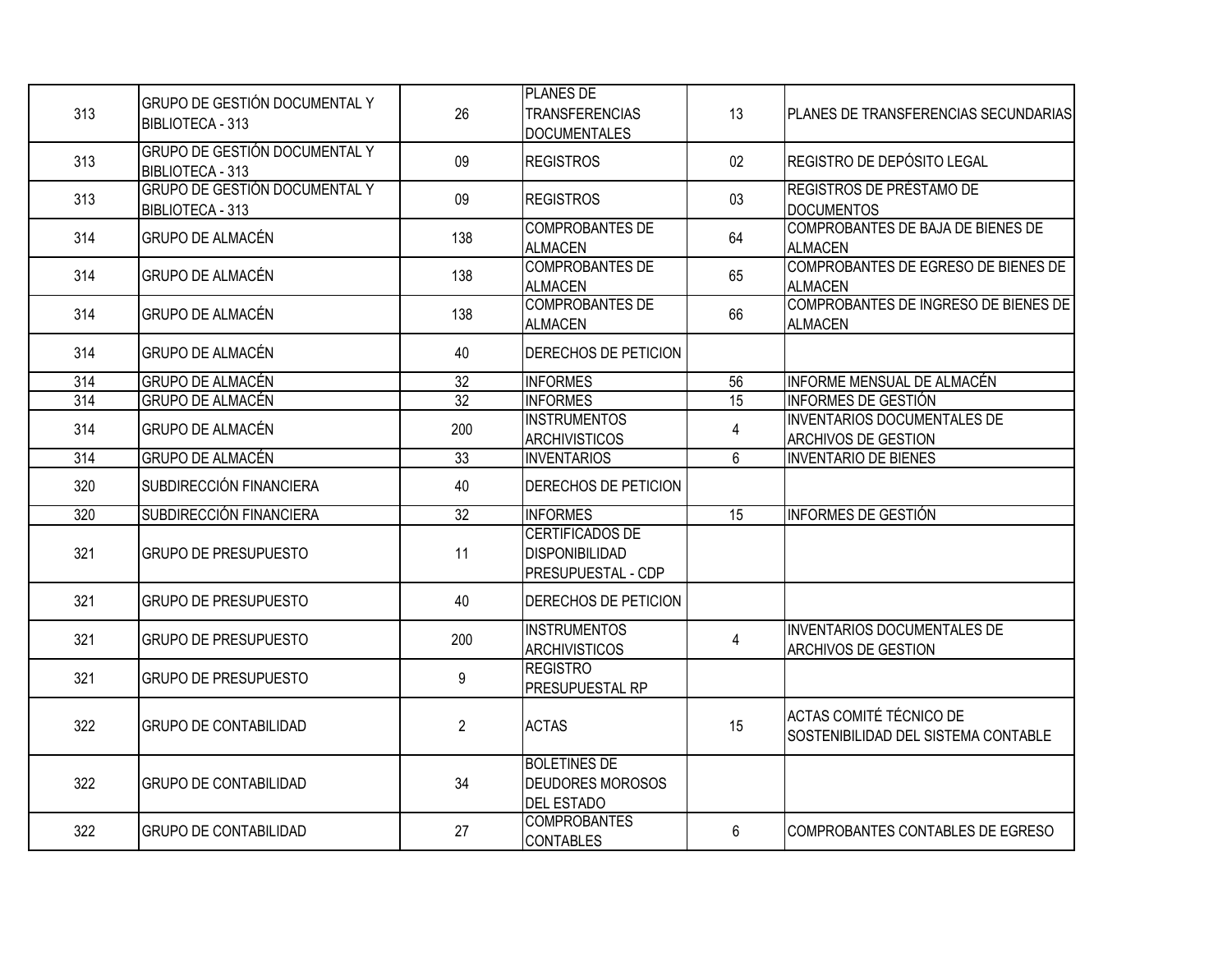| 322 | IGRUPO DE CONTABILIDAD          | 27  | <b>COMPROBANTES</b><br><b>CONTABLES</b>                               | $\overline{7}$ | COMPROBANTES CONTABLES DE INGRESO                                |
|-----|---------------------------------|-----|-----------------------------------------------------------------------|----------------|------------------------------------------------------------------|
| 322 | <b>GRUPO DE CONTABILIDAD</b>    | 35  | <b>CONCILIACIONES</b><br><b>BANCARIAS</b>                             |                |                                                                  |
| 322 | <b>GRUPO DE CONTABILIDAD</b>    | 40  | DERECHOS DE PETICION                                                  |                |                                                                  |
| 322 | <b>GRUPO DE CONTABILIDAD</b>    | 36  | <b>ESTADOS FINANCIEROS</b>                                            | $\overline{2}$ | <b>ESTADOS FINANCIEROS PROPOSITO</b><br><b>ESPECIAL</b>          |
| 322 | <b>GRUPO DE CONTABILIDAD</b>    | 36  | <b>ESTADOS FINANCIEROS</b>                                            | $\mathfrak{Z}$ | <b>ESTADOS FINANCIEROS PROPOSITO</b><br><b>GENERAL</b>           |
| 322 | <b>GRUPO DE CONTABILIDAD</b>    | 36  | <b>ESTADOS FINANCIEROS</b>                                            | 4              | <b>ESTADOS CONTABLES ENTIDADES</b><br><b>LIQUIDADAS</b>          |
| 322 | <b>GRUPO DE CONTABILIDAD</b>    | 32  | <b>INFORMES</b>                                                       | $\mathbf{1}$   | INFORMES A ENTES DE CONTROL                                      |
| 322 | <b>GRUPO DE CONTABILIDAD</b>    | 32  | <b>INFORMES</b>                                                       | 15             | INFORMES DE GESTIÓN                                              |
| 322 | <b>GRUPO DE CONTABILIDAD</b>    | 200 | <b>INSTRUMENTOS</b><br><b>ARCHIVISTICOS</b>                           | $\overline{4}$ | INVENTARIOS DOCUMENTALES DE<br><b>ARCHIVOS DE GESTION</b>        |
| 323 | <b>GRUPO DE TESORERÍA</b>       | 8   | <b>BOLETÍN DIARIO DE</b><br><b>TESORERÍA</b>                          |                |                                                                  |
| 323 | <b>GRUPO DE TESORERÍA</b>       | 10  | <b>CERTIFICADO DE</b><br><b>INGRESOSY</b><br><b>RETENCIONES</b>       |                |                                                                  |
| 323 | <b>GRUPO DE TESORERÍA</b>       | 40  | <b>DERECHOS DE PETICION</b>                                           |                |                                                                  |
| 323 | <b>I</b> GRUPO DE TESORERÍA     | 82  | <b>HISTORIALES DE</b><br><b>CUENTAS BANCARIAS</b>                     | $\overline{2}$ |                                                                  |
| 323 | <b>GRUPO DE TESORERÍA</b>       | 32  | <b>INFORMES</b>                                                       | 15             | INFORMES DE GESTIÓN                                              |
| 323 | <b>GRUPO DE TESORERÍA</b>       | 200 | <b>INSTRUMENTOS</b><br><b>ARCHIVISTICOS</b>                           | 04             | <b>INVENTARIOS DOCUMENTALES DE</b><br><b>ARCHIVOS DE GESTION</b> |
| 323 | <b>I</b> GRUPO DE TESORERÍA     | 67  | MATRIZ DE CONTROL Y<br><b>SEGUIMIENTO A TITULOS</b><br><b>VALORES</b> |                |                                                                  |
| 323 | <b>I</b> GRUPO DE TESORERÍA     | 39  | ORDEN DE PAGO<br><b>NOMINA</b>                                        |                |                                                                  |
| 323 | <b>GRUPO DE TESORERÍA</b>       | 45  | <b>PROGRAMAS</b>                                                      | 42             | PROGRAMAS ANUALES MENSUALIZADOS DE<br>CAJA - PAC                 |
| 325 | <b>GRUPO CENTRAL DE CUENTAS</b> | 40  | DERECHOS DE PETICION                                                  |                |                                                                  |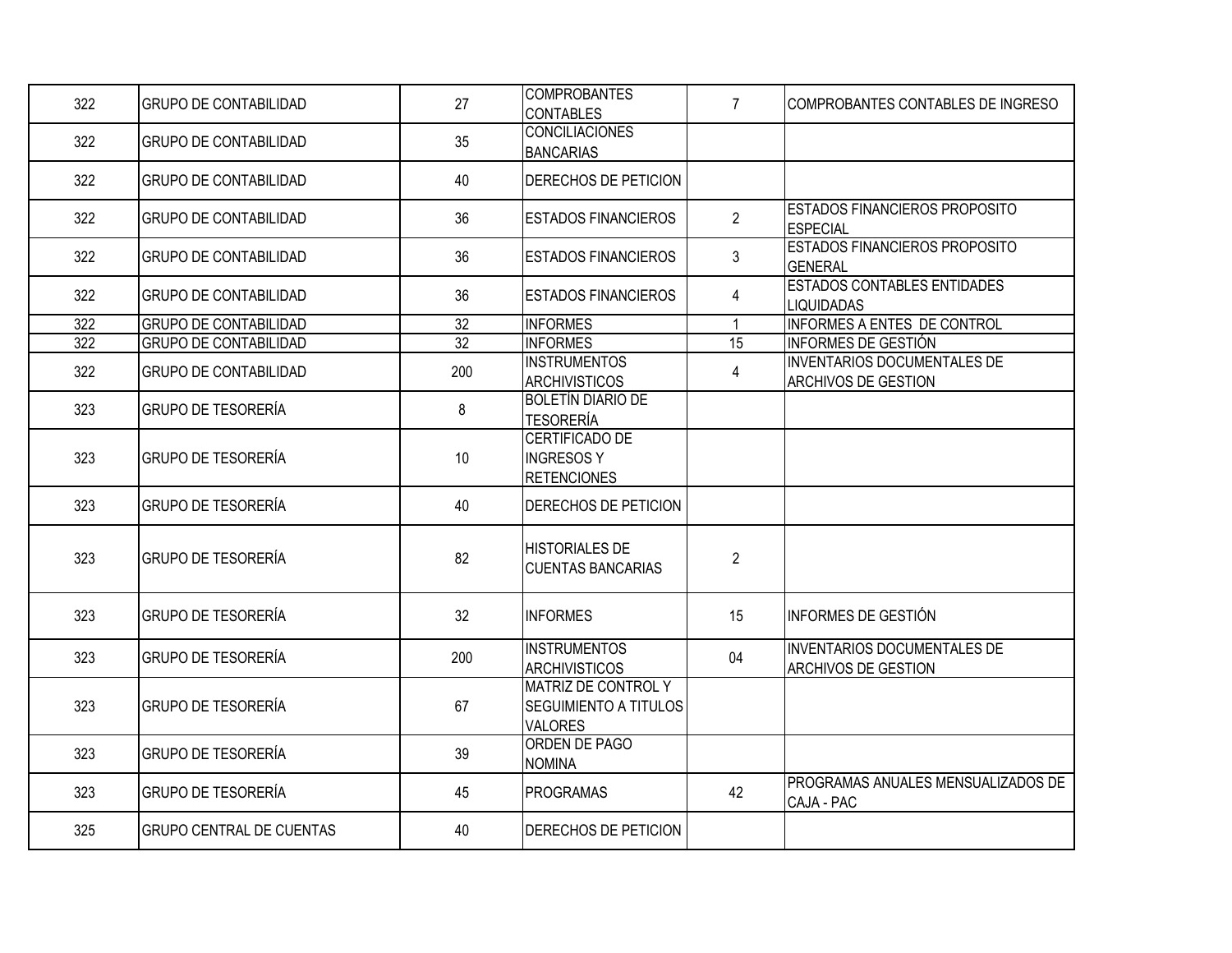| 325 | <b>GRUPO CENTRAL DE CUENTAS</b>                                    | $\overline{32}$ | <b>INFORMES</b>                                                                                                                                             | 15  | <b>INFORMES DE GESTIÓN</b>                                           |
|-----|--------------------------------------------------------------------|-----------------|-------------------------------------------------------------------------------------------------------------------------------------------------------------|-----|----------------------------------------------------------------------|
| 325 | <b>GRUPO CENTRAL DE CUENTAS</b>                                    | 200             | <b>INSTRUMENTOS</b><br><b>ARCHIVISTICOS</b>                                                                                                                 | 04  | <b>INVENTARIOS DOCUMENTALES DE</b><br><b>ARCHIVOS DE GESTION</b>     |
| 326 | <b>GRUPO DE SUPERVISIÓN FINANCIERA</b>                             | 40              | <b>DERECHOS DE PETICION</b>                                                                                                                                 |     |                                                                      |
| 326 | GRUPO DE SUPERVISIÓN FINANCIERA                                    | 32              | <b>INFORMES</b>                                                                                                                                             | 15  | INFORMES DE GESTIÓN                                                  |
| 326 | <b>GRUPO DE SUPERVISIÓN FINANCIERA</b>                             | 200             | <b>INSTRUMENTOS</b><br>ARCHIVISTICOS                                                                                                                        | 04  | <b>INVENTARIOS DOCUMENTALES DE</b><br><b>ARCHIVOS DE GESTION</b>     |
| 330 | <b>GRUPO DE ADMINISTRACIÓN DEL</b><br>SISTEMA INTEGRADO DE GESTIÓN | 40              | DERECHOS DE PETICION                                                                                                                                        |     |                                                                      |
| 330 | GRUPO DE ADMINISTRACIÓN DEL<br>SISTEMA INTEGRADO DE GESTIÓN        | 32              | <b>INFORMES</b>                                                                                                                                             | 53  | INFORMES DE ACCIONES PREVENTIVAS,<br>CORRECTIVAS Y DE MEJORA         |
| 330 | GRUPO DE ADMINISTRACIÓN DEL<br>SISTEMA INTEGRADO DE GESTIÓN        | 32              | <b>INFORMES</b>                                                                                                                                             | 55  | INFORMES DE AUDITORIA DEL SISTEMA DE<br><b>GESTION DE CALIDAD</b>    |
| 330 | <b>GRUPO DE ADMINISTRACIÓN DEL</b><br>SISTEMA INTEGRADO DE GESTIÓN | 32              | <b>INFORMES</b>                                                                                                                                             | 42  | INFORMES DE RIESGO INSTITUCIONALES,<br><b>CORRUPCION Y SEGURIDAD</b> |
| 330 | <b>GRUPO DE ADMINISTRACIÓN DEL</b><br>SISTEMA INTEGRADO DE GESTIÓN | 32              | <b>INFORMES</b>                                                                                                                                             | 15  | INFORMES DE GESTIÓN                                                  |
| 330 | <b>GRUPO DE ADMINISTRACIÓN DEL</b><br>SISTEMA INTEGRADO DE GESTIÓN | 200             | <b>INSTRUMENTOS</b><br><b>ARCHIVISTICOS</b>                                                                                                                 | 4   | <b>INVENTARIOS DOCUMENTALES DE</b><br><b>ARCHIVOS DE GESTION</b>     |
| 330 | <b>GRUPO DE ADMINISTRACIÓN DEL</b><br>SISTEMA INTEGRADO DE GESTIÓN | 62              | <b>SOLICITUDES DE</b><br>ELABORACION,<br><b>MODIFICACION O</b><br><b>ELIMINACION DE</b><br>DOCUMENTACION DEL<br>SISTEMA INTEGRADO DE<br><b>GESTION -SIG</b> |     |                                                                      |
| 340 | <b>GRUPO DE GESTIÓN INTEGRAL DE</b><br><b>ENTIDADES LIQUIDADAS</b> | 10              | <b>CONSTANCIAS Y</b><br><b>CERTIFICACIONES</b>                                                                                                              |     |                                                                      |
| 340 | <b>GRUPO DE GESTIÓN INTEGRAL DE</b><br><b>ENTIDADES LIQUIDADAS</b> | 53              | <b>CUOTAS PARTES DE</b><br><b>BONOS PENSIONALES</b>                                                                                                         | 99  | <b>CUOTAS PARTES DE BONO PENSIONAL</b>                               |
| 340 | <b>GRUPO DE GESTIÓN INTEGRAL DE</b><br>ENTIDADES LIQUIDADAS        | 53              | <b>CUOTAS PARTES DE</b><br><b>BONOS PENSIONALES</b>                                                                                                         | 100 | <b>CUOTAS PARTES PENSIONALES POR</b><br><b>COBRAR</b>                |
| 340 | <b>GRUPO DE GESTIÓN INTEGRAL DE</b><br><b>ENTIDADES LIQUIDADAS</b> | 53              | <b>CUOTAS PARTES DE</b><br><b>BONOS PENSIONALES</b>                                                                                                         | 101 | <b>CUOTAS PARTES PENSIONALES POR PAGAR</b>                           |
| 340 | GRUPO DE GESTIÓN INTEGRAL DE<br><b>ENTIDADES LIQUIDADAS</b>        | 40              | DERECHOS DE PETICION                                                                                                                                        |     |                                                                      |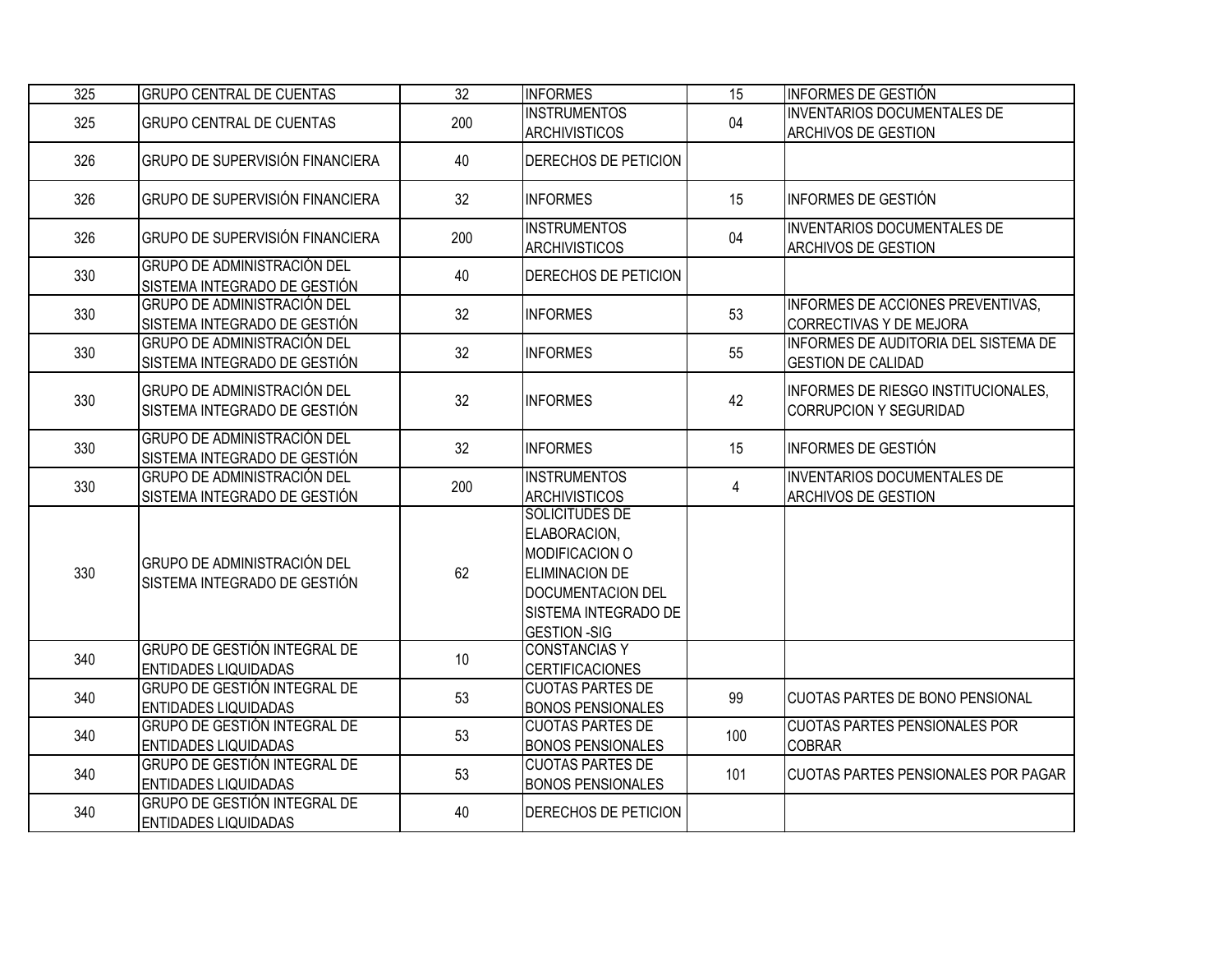| 340 | <b>GRUPO DE GESTIÓN INTEGRAL DE</b><br><b>ENTIDADES LIQUIDADAS</b> | 68              | <b>HISTORIALES DE BIENES</b><br><b>INMUEBLES</b>                                   |              |                                                                                                 |
|-----|--------------------------------------------------------------------|-----------------|------------------------------------------------------------------------------------|--------------|-------------------------------------------------------------------------------------------------|
| 340 | GRUPO DE GESTIÓN INTEGRAL DE<br><b>ENTIDADES LIQUIDADAS</b>        | 83              | <b>HISTORIALES DE</b><br><b>RECONOCIMIENTO</b><br>PENSIONAL                        |              |                                                                                                 |
| 340 | <b>GRUPO DE GESTIÓN INTEGRAL DE</b><br><b>ENTIDADES LIQUIDADAS</b> | 32              | <b>INFORMES</b>                                                                    | $\mathbf{1}$ | INFORMES A ENTES DE CONTROL                                                                     |
| 340 | <b>GRUPO DE GESTIÓN INTEGRAL DE</b><br><b>ENTIDADES LIQUIDADAS</b> | 32              | <b>INFORMES</b>                                                                    | 15           | INFORMES DE GESTIÓN                                                                             |
| 340 | <b>GRUPO DE GESTIÓN INTEGRAL DE</b><br><b>ENTIDADES LIQUIDADAS</b> | 200             | <b>INSTRUMENTOS</b><br><b>ARCHIVISTICOS</b>                                        | 4            | <b>INVENTARIOS DOCUMENTALES DE</b><br><b>ARCHIVOS DE GESTION</b>                                |
| 340 | <b>GRUPO DE GESTIÓN INTEGRAL DE</b><br><b>ENTIDADES LIQUIDADAS</b> | 39              | <b>NOMINA</b>                                                                      | 6            | NOMINA PENSIONAL                                                                                |
| 340 | <b>GRUPO DE GESTIÓN INTEGRAL DE</b><br><b>ENTIDADES LIQUIDADAS</b> | 56              | <b>PAGO APORTES AL</b><br>SISTEMA DE SEGURIDAD<br><b>SOCIAL EN PENSIONES</b>       |              |                                                                                                 |
| 340 | GRUPO DE GESTIÓN INTEGRAL DE<br><b>ENTIDADES LIQUIDADAS</b>        | 109             | <b>PROCESOS DE COBRO</b><br>PERSUASIVO DOBLE<br><b>MESADA PENSIONAL</b>            |              |                                                                                                 |
| 340 | <b>GRUPO DE GESTIÓN INTEGRAL DE</b><br><b>ENTIDADES LIQUIDADAS</b> | 110             | <b>PROCESOS DE</b><br>LEVANTAMIENTO DE<br><b>GRAVAMENES</b><br><b>HIPOTECARIOS</b> |              |                                                                                                 |
| 350 | <b>GRUPO DE CONTRATACIÓN</b>                                       | 03              | <b>ACTAS</b>                                                                       | 02           | ACTA DE COMITÉ TECNICO DE<br>CONTRATACION                                                       |
| 350 | <b>GRUPO DE CONTRATACIÓN</b>                                       | 10              | <b>CONSTANCIAS Y</b><br><b>CERTIFICACIONES</b>                                     |              |                                                                                                 |
| 350 | <b>GRUPO DE CONTRATACIÓN</b>                                       | 21              | <b>CONTRATOS</b>                                                                   | 80           | CONTRATOS ACUERDO DE COOPERACION<br><b>INTERNACIONAL</b>                                        |
| 350 | <b>GRUPO DE CONTRATACIÓN</b>                                       | 21              | <b>CONTRATOS</b>                                                                   | 81           | CONTRATO DE ADMINISTRACION DE<br>FONDOS PARAFISCALES Y/O DE<br><b>ESTABILIZACION DE PRECIOS</b> |
| 350 | <b>GRUPO DE CONTRATACIÓN</b>                                       | $\overline{21}$ | <b>CONTRATOS</b>                                                                   | 82           | CONTRATOS DE ARRENDAMIENTO                                                                      |
| 350 | <b>GRUPO DE CONTRATACIÓN</b>                                       | $\overline{21}$ | <b>CONTRATOS</b>                                                                   | 83           | CONTRATOS DE COMODATO                                                                           |
| 350 | <b>GRUPO DE CONTRATACIÓN</b>                                       | $\overline{21}$ | <b>CONTRATOS</b>                                                                   | 84           | CONTRATOS DE COMPRAVENTA                                                                        |
| 350 | <b>GRUPO DE CONTRATACIÓN</b>                                       | 21              | <b>CONTRATOS</b>                                                                   | 85           | CONTRATOS DE CONSULTORIA                                                                        |
| 350 | <b>GRUPO DE CONTRATACIÓN</b>                                       | $\overline{21}$ | <b>CONTRATOS</b>                                                                   | 86           | CONTRATOS DE ENCARGO FIDUCIARIO                                                                 |
| 350 | GRUPO DE CONTRATACIÓN                                              | $\overline{21}$ | <b>CONTRATOS</b>                                                                   | 87           | <b>CONTRATOS DE FIDUCIA</b>                                                                     |
| 350 | <b>GRUPO DE CONTRATACIÓN</b>                                       | $\overline{21}$ | <b>CONTRATOS</b>                                                                   | 88           | CONTRATOS INTERADMINISTRATIVOS                                                                  |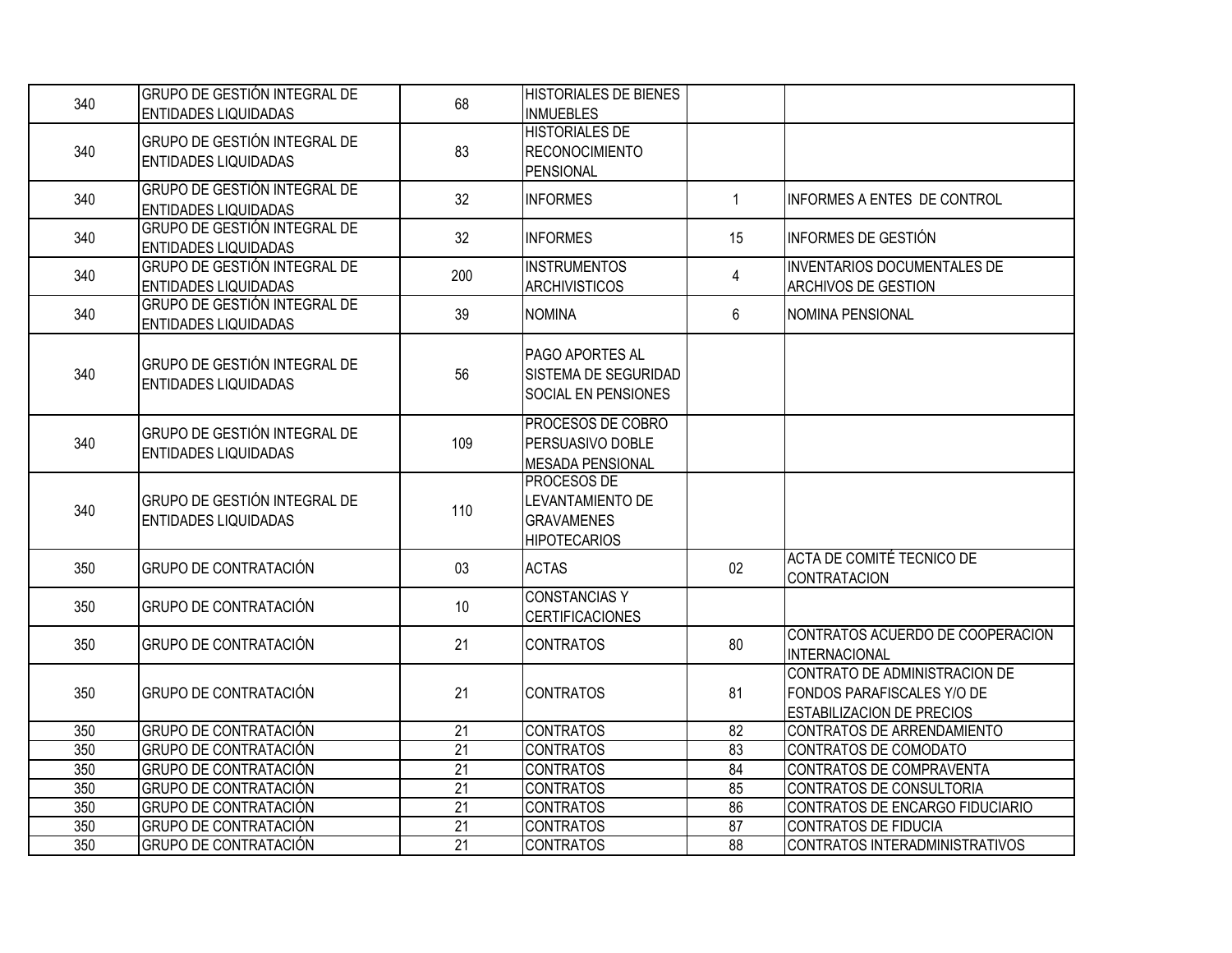| 350 | <b>GRUPO DE CONTRATACIÓN</b>                                                       | 21              | <b>CONTRATOS</b>                                                | 89                      | <b>CONTRATOS DE OBRA</b>                                                                                                 |
|-----|------------------------------------------------------------------------------------|-----------------|-----------------------------------------------------------------|-------------------------|--------------------------------------------------------------------------------------------------------------------------|
| 350 | <b>GRUPO DE CONTRATACIÓN</b>                                                       | 21              | <b>CONTRATOS</b>                                                | 90                      | CONTRATOS DE PERMUTA O ACUERDO DE<br><b>CORRESPONSABILIDAD</b>                                                           |
| 350 | <b>GRUPO DE CONTRATACIÓN</b>                                                       | 21              | <b>CONTRATOS</b>                                                | 91                      | CONTRATOS DE PRESTACION DE SERVICIOS                                                                                     |
| 350 | <b>GRUPO DE CONTRATACIÓN</b>                                                       | 21              | <b>CONTRATOS</b>                                                | 92                      | CONTRATOS DE PRESTACION DE SERVICIOS<br>PROFESIONALES Y APOYO A LA GESTION                                               |
| 350 | <b>GRUPO DE CONTRATACIÓN</b>                                                       | 21              | <b>CONTRATOS</b>                                                | 93                      | <b>CONTRATOS DE SEGUROS</b>                                                                                              |
| 350 | <b>GRUPO DE CONTRATACIÓN</b>                                                       | $\overline{21}$ | <b>CONTRATOS</b>                                                | 94                      | <b>CONTRATOS DE SUMINISTROS</b>                                                                                          |
| 350 | <b>GRUPO DE CONTRATACIÓN</b>                                                       | $\overline{22}$ | <b>CONVENIOS</b>                                                | 95                      | CONVENIOS DE ASOCIACION                                                                                                  |
| 350 | <b>GRUPO DE CONTRATACIÓN</b>                                                       | $\overline{22}$ | <b>CONVENIOS</b>                                                | $\overline{96}$         | CONVENIOS DE COLABORACION                                                                                                |
| 350 | GRUPO DE CONTRATACIÓN                                                              | $\overline{22}$ | <b>CONVENIOS</b>                                                | $\overline{97}$         | CONVENIOS DE COOPERACION                                                                                                 |
| 350 | <b>GRUPO DE CONTRATACIÓN</b>                                                       | $\overline{22}$ | <b>CONVENIOS</b>                                                | $\overline{98}$         | CONVENIOS INTERADMINISTRATIVOS                                                                                           |
| 350 | <b>GRUPO DE CONTRATACIÓN</b>                                                       | 40              | <b>DERECHOS DE PETICION</b>                                     |                         |                                                                                                                          |
| 350 | <b>GRUPO DE CONTRATACIÓN</b>                                                       | $\overline{32}$ | <b>INFORMES</b>                                                 | $\mathbf 1$             | <b>INFORMES A ENTES DE CONTROL</b>                                                                                       |
| 350 | <b>GRUPO DE CONTRATACIÓN</b>                                                       | 32              | <b>INFORMES</b>                                                 | 15                      | <b>INFORMES DE GESTIÓN</b>                                                                                               |
| 350 | <b>GRUPO DE CONTRATACIÓN</b>                                                       | 200             | <b>INSTRUMENTOS</b><br><b>ARCHIVISTICOS</b>                     | $\overline{\mathbf{4}}$ | <b>INVENTARIOS DOCUMENTALES DE</b><br><b>ARCHIVOS DE GESTION</b>                                                         |
| 350 | <b>GRUPO DE CONTRATACIÓN</b>                                                       | 37              | <b>MANUALES</b>                                                 | 105                     | MANUAL DE CONTRATACION                                                                                                   |
| 350 | <b>GRUPO DE CONTRATACIÓN</b>                                                       | 44              | <b>PROCESOS</b>                                                 | $\overline{2}$          | PROCESOS CONTRACTUALES DECLARADOS<br><b>DESIERTOS</b>                                                                    |
| 400 | DESPACHO DEL VICEMINISTRO DE<br>DESARROLLO RURAL                                   | 40              | DERECHOS DE PETICION                                            |                         |                                                                                                                          |
| 400 | DESPACHO DEL VICEMINISTRO DE<br>DESARROLLO RURAL                                   | 32              | <b>INFORMES</b>                                                 | $\mathbf{1}$            | INFORMES A ENTES DE CONTROL                                                                                              |
| 400 | <b>DESPACHO DEL VICEMINISTRO DE</b><br>DESARROLLO RURAL                            | 32              | <b>INFORMES</b>                                                 | 15                      | INFORMES DE GESTIÓN                                                                                                      |
| 400 | DESPACHO DEL VICEMINISTRO DE<br>DESARROLLO RURAL                                   | 200             | <b>INSTRUMENTOS</b><br><b>ARCHIVISTICOS</b>                     | 4                       | <b>INVENTARIOS DOCUMENTALES DE</b><br><b>ARCHIVOS DE GESTION</b>                                                         |
| 400 | DESPACHO DEL VICEMINISTRO DE<br><b>DESARROLLO RURAL</b>                            | 100             | <b>INSTRUMENTOS DE</b><br><b>CONTROLY</b><br><b>SEGUIMIENTO</b> | 1                       | <b>INSTRUMENTOS DE CONTROL Y</b><br>SEGUIMIENTO EN PARTICIPACION DE<br>REUNIONES DE CONSEJOS, JUNTAS O<br><b>COMITÉS</b> |
| 400 | DESPACHO DEL VICEMINISTRO DE<br><b>DESARROLLO RURAL</b>                            | 42              | <b>POLITICAS</b>                                                | 14                      | POLITICA PUBLICA PARA EL DESARROLLO<br><b>RURAL</b>                                                                      |
| 401 | GRUPO DE ATENCIÓN A LA POBLACIÓN<br>VÍCTIMA DEL CONFLICTO ARMADO<br><b>INTERNO</b> | 40              | <b>DERECHOS DE PETICION</b>                                     |                         |                                                                                                                          |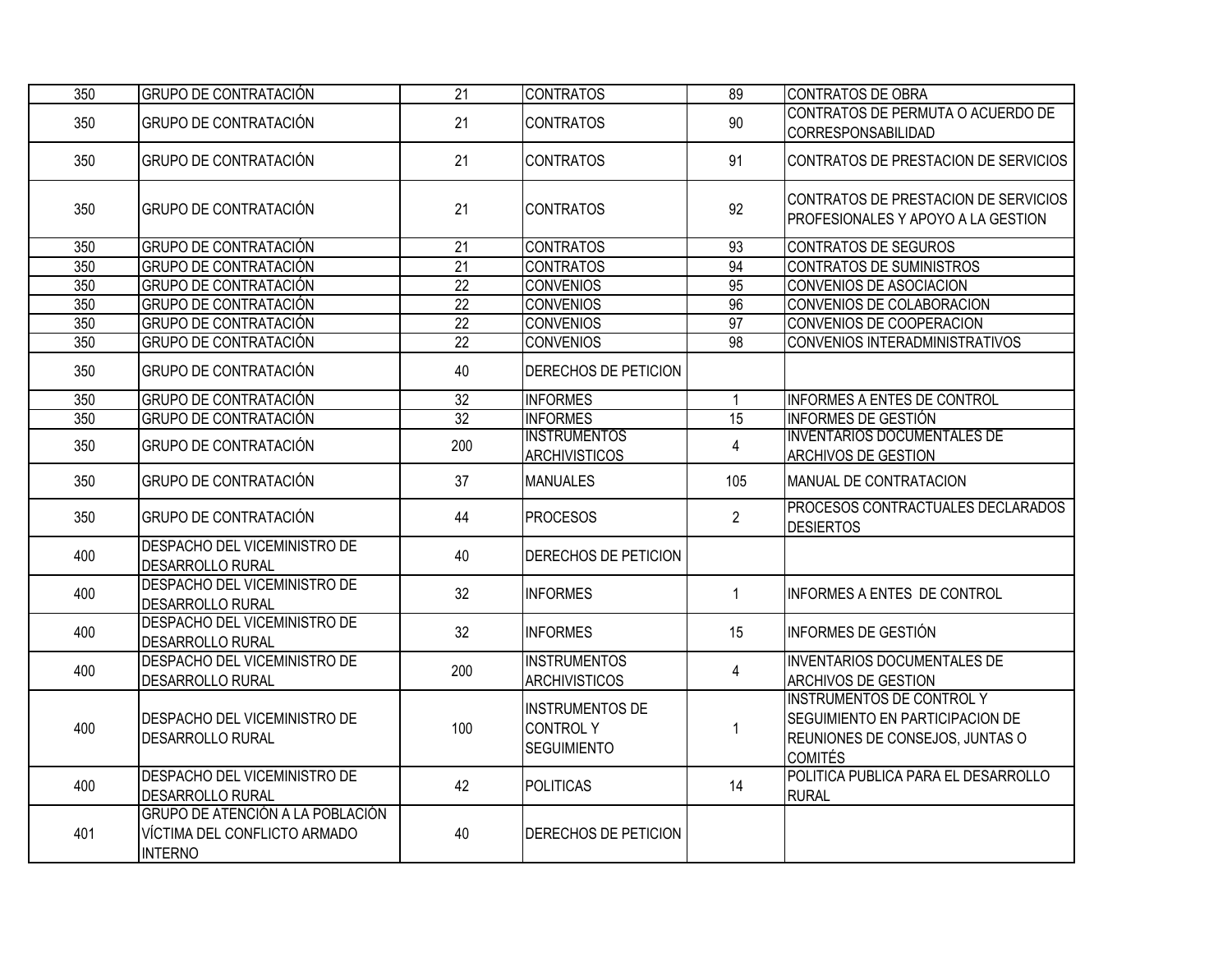| 401 | GRUPO DE ATENCIÓN A LA POBLACIÓN<br>VÍCTIMA DEL CONFLICTO ARMADO<br><b>INTERNO</b>                    | 32 <sup>°</sup> | <b>INFORMES</b>                                                 | $\mathbf{1}$   | INFORMES A ENTES DE CONTROL                                                                                              |
|-----|-------------------------------------------------------------------------------------------------------|-----------------|-----------------------------------------------------------------|----------------|--------------------------------------------------------------------------------------------------------------------------|
| 401 | GRUPO DE ATENCIÓN A LA POBLACIÓN<br>VÍCTIMA DEL CONFLICTO ARMADO<br><b>INTERNO</b>                    | 32              | <b>INFORMES</b>                                                 | 15             | IINFORMES DE GESTIÓN                                                                                                     |
| 401 | GRUPO DE ATENCIÓN A LA POBLACIÓN<br>VÍCTIMA DEL CONFLICTO ARMADO<br><b>INTERNO</b>                    | 200             | <b>INSTRUMENTOS</b><br><b>ARCHIVISTICOS</b>                     | 4              | <b>INVENTARIOS DOCUMENTALES DE</b><br><b>ARCHIVOS DE GESTION</b>                                                         |
| 401 | GRUPO DE ATENCIÓN A LA POBLACIÓN<br>VÍCTIMA DEL CONFLICTO ARMADO<br><b>INTERNO</b>                    | 100             | <b>INSTRUMENTOS DE</b><br><b>CONTROLY</b><br><b>SEGUIMIENTO</b> | 1              | <b>INSTRUMENTOS DE CONTROL Y</b><br>SEGUIMIENTO EN PARTICIPACION DE<br>REUNIONES DE CONSEJOS, JUNTAS O<br><b>COMITÉS</b> |
| 401 | GRUPO DE ATENCIÓN A LA POBLACIÓN<br>VÍCTIMA DEL CONFLICTO ARMADO<br><b>INTERNO</b>                    | 41              | <b>PLANES</b>                                                   | 28             | PLANES DE SEGUIMIENTO A LA POLÍTICA DE<br><b>VICTIMAS</b>                                                                |
| 401 | GRUPO DE ATENCIÓN A LA POBLACIÓN<br>VÍCTIMA DEL CONFLICTO ARMADO<br>INTERNO                           | 44              | <b>PROCESOS</b>                                                 | $\mathbf{1}$   | <b>PROCESOS JUDICIALES</b>                                                                                               |
| 420 | <b>DIRECCIÓN DE ORDENAMIENTO SOCIAL</b><br>DE LA PROPIEDAD RURAL Y USO<br><b>PRODUCTIVO DEL SUELO</b> | 12              | <b>CONCEPTOS</b>                                                | $\overline{2}$ | CONCEPTOS TÉCNICOS ORDENAMIENTO<br><b>TERRITORIAL</b>                                                                    |
| 420 | <b>DIRECCIÓN DE ORDENAMIENTO SOCIAL</b><br>DE LA PROPIEDAD RURAL Y USO<br><b>PRODUCTIVO DEL SUELO</b> | 40              | DERECHOS DE PETICION                                            |                |                                                                                                                          |
| 420 | <b>DIRECCIÓN DE ORDENAMIENTO SOCIAL</b><br>DE LA PROPIEDAD RURAL Y USO<br><b>PRODUCTIVO DEL SUELO</b> | 32              | <b>INFORMES</b>                                                 | 15             | INFORMES DE GESTIÓN                                                                                                      |
| 420 | DIRECCIÓN DE ORDENAMIENTO SOCIAL<br>DE LA PROPIEDAD RURAL Y USO<br><b>PRODUCTIVO DEL SUELO</b>        | 200             | <b>INSTRUMENTOS</b><br><b>ARCHIVISTICOS</b>                     | $\overline{4}$ | <b>INVENTARIOS DOCUMENTALES DE</b><br><b>ARCHIVOS DE GESTION</b>                                                         |
| 420 | <b>DIRECCIÓN DE ORDENAMIENTO SOCIAL</b><br>DE LA PROPIEDAD RURAL Y USO<br><b>PRODUCTIVO DEL SUELO</b> | 42              | <b>POLITICAS</b>                                                | 60             | POLITICA PUBLICA PARA EL ORDENAMIENTO<br>DE PROPIEDAD RURAL Y USO PRODUCTIVO<br><b>DEL SUELO</b>                         |
| 440 | <b>DIRECCIÓN DE GESTIÓN DE BIENES</b><br>PÚBLICOS RURALES                                             | 40              | DERECHOS DE PETICION                                            |                |                                                                                                                          |
| 440 | <b>DIRECCIÓN DE GESTIÓN DE BIENES</b><br>PÚBLICOS RURALES                                             | 32              | <b>INFORMES</b>                                                 | 15             | INFORMES DE GESTIÓN                                                                                                      |
| 440 | <b>DIRECCIÓN DE GESTIÓN DE BIENES</b><br><b>PÚBLICOS RURALES</b>                                      | 200             | <b>INSTRUMENTOS</b><br><b>ARCHIVISTICOS</b>                     | $\overline{4}$ | <b>INVENTARIOS DOCUMENTALES DE</b><br><b>ARCHIVOS DE GESTION</b>                                                         |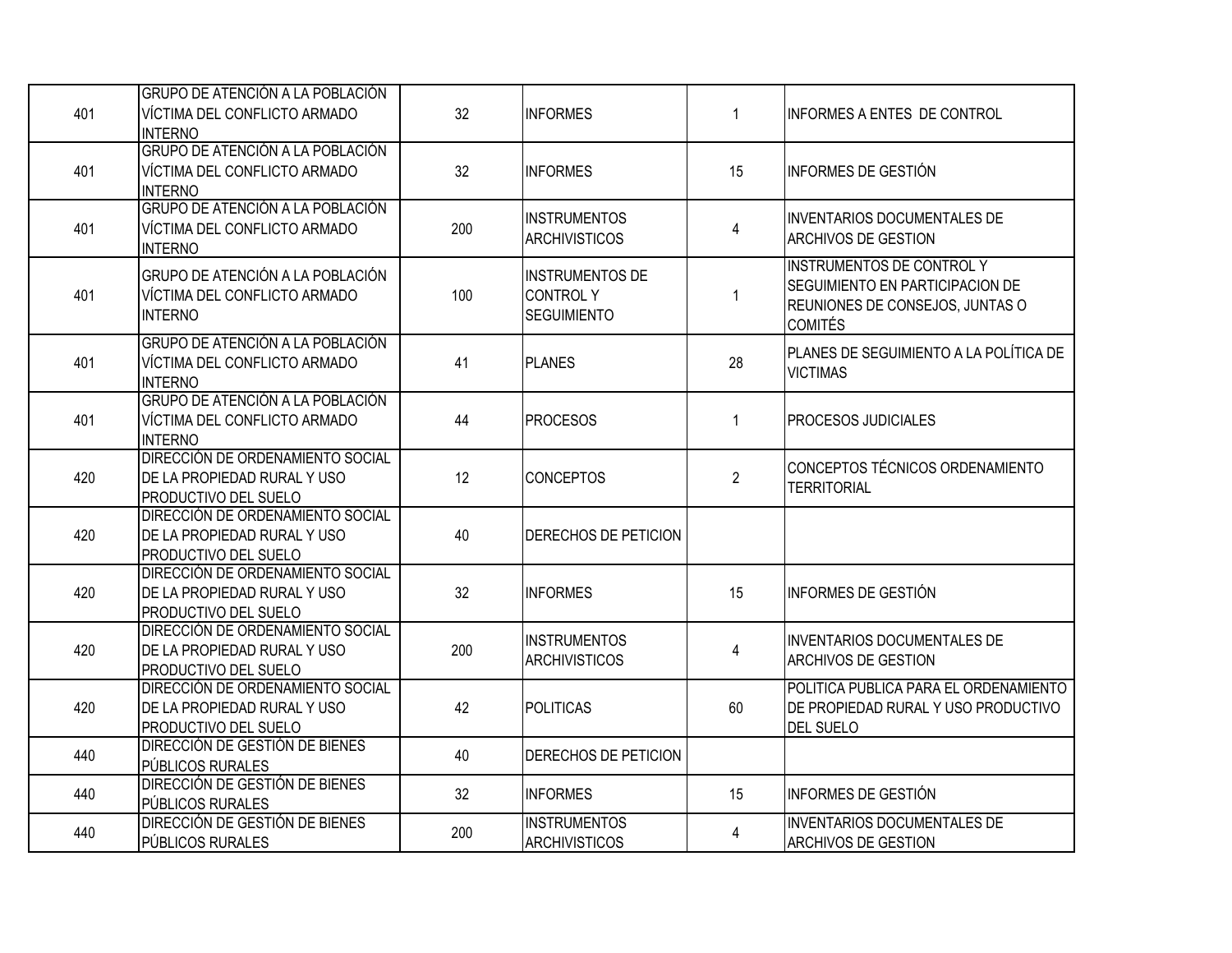| 440 | <b>DIRECCIÓN DE GESTIÓN DE BIENES</b><br>PÚBLICOS RURALES              | 100            | <b>INSTRUMENTOS DE</b><br>CONTROLY<br><b>SEGUIMIENTO</b>        | $\mathbf{1}$   | <b>INSTRUMENTOS DE CONTROL Y</b><br>SEGUIMIENTO EN PARTICIPACION DE<br>REUNIONES DE CONSEJOS, JUNTAS O<br><b>COMITÉS</b>        |
|-----|------------------------------------------------------------------------|----------------|-----------------------------------------------------------------|----------------|---------------------------------------------------------------------------------------------------------------------------------|
| 440 | <b>DIRECCIÓN DE GESTIÓN DE BIENES</b><br>PÚBLICOS RURALES              | 42             | POLITICAS                                                       | 32             | POLITICA PUBLICA PARA LA PROVISION DE<br><b>BIENES PUBLICOS RURALES</b>                                                         |
| 441 | GRUPO DE PROYECCIÓN DE POLITICA Y<br><b>DE GESTION INTERSECTORIAL</b>  | 40             | DERECHOS DE PETICION                                            |                |                                                                                                                                 |
| 441 | GRUPO DE PROYECCIÓN DE POLITICA Y<br><b>IDE GESTION INTERSECTORIAL</b> | 17             | <b>DIAGNOSTICOS</b>                                             | 23             | DIAGNOSTICO DE BIENES Y/O SERVICIOS<br><b>SECTORIALES</b>                                                                       |
| 441 | GRUPO DE PROYECCIÓN DE POLITICA Y<br><b>DE GESTION INTERSECTORIAL</b>  | 18             | <b>GUIAS</b>                                                    | 33             | GUIA METODOLOGICA PARA LA INVERSION<br>SECTORIAL EN BIENES PUBLICOS RURALES                                                     |
| 441 | GRUPO DE PROYECCIÓN DE POLITICA Y<br><b>DE GESTION INTERSECTORIAL</b>  | 32             | <b>INFORMES</b>                                                 | 15             | <b>INFORMES DE GESTIÓN</b>                                                                                                      |
| 441 | GRUPO DE PROYECCIÓN DE POLITICA Y<br><b>DE GESTION INTERSECTORIAL</b>  | 200            | <b>INSTRUMENTOS</b><br><b>ARCHIVISTICOS</b>                     | $\overline{4}$ | <b>INVENTARIOS DOCUMENTALES DE</b><br><b>ARCHIVOS DE GESTION</b>                                                                |
| 441 | GRUPO DE PROYECCIÓN DE POLITICA Y<br><b>DE GESTION INTERSECTORIAL</b>  | 100            | <b>INSTRUMENTOS DE</b><br><b>CONTROLY</b><br><b>SEGUIMIENTO</b> | 1              | <b>INSTRUMENTOS DE CONTROL Y</b><br><b>SEGUIMIENTO EN PARTICIPACION DE</b><br>REUNIONES DE CONSEJOS, JUNTAS O<br><b>COMITÉS</b> |
| 441 | GRUPO DE PROYECCIÓN DE POLITICA Y<br><b>DE GESTION INTERSECTORIAL</b>  | 31             | <b>PROCEDIMIENTOS</b>                                           | 34             | PROCEDIMIENTO INSPECCIÓN, VIGILANCIA Y<br>CONTROL DE LA PRESTACION DEL SERVICIO<br>PUBLICO DE ADECUACION DE TIERRAS             |
| 441 | GRUPO DE PROYECCIÓN DE POLITICA Y<br>DE GESTION INTERSECTORIAL         | 46             | <b>PROYECTOS</b>                                                | 35             | PROYECTO DE OPORTUNIDADES PARA<br><b>JOVENES RURALES</b>                                                                        |
| 441 | GRUPO DE PROYECCIÓN DE POLITICA Y<br>DE GESTION INTERSECTORIAL         | 46             | <b>PROYECTOS</b>                                                | 37             | PROYECTO DE IMPLEMENTACION<br>PROGRAMA PARA LA FORMACION Y<br>DESARROLLO DEL JOVEN RURAL                                        |
| 442 | <b>GRUPO DE HABITAT RURAL</b>                                          | $\overline{2}$ | <b>ACTAS</b>                                                    | $\mathfrak{Z}$ | ACTA DE COMISION INTERSECTORIAL DE<br><b>VIVIENDA RURAL</b>                                                                     |
| 442 | <b>GRUPO DE HABITAT RURAL</b>                                          | 3              | <b>ACTOS</b><br>ADMINISTRATIVOS                                 | $\overline{2}$ | <b>RESOLUCIONES</b>                                                                                                             |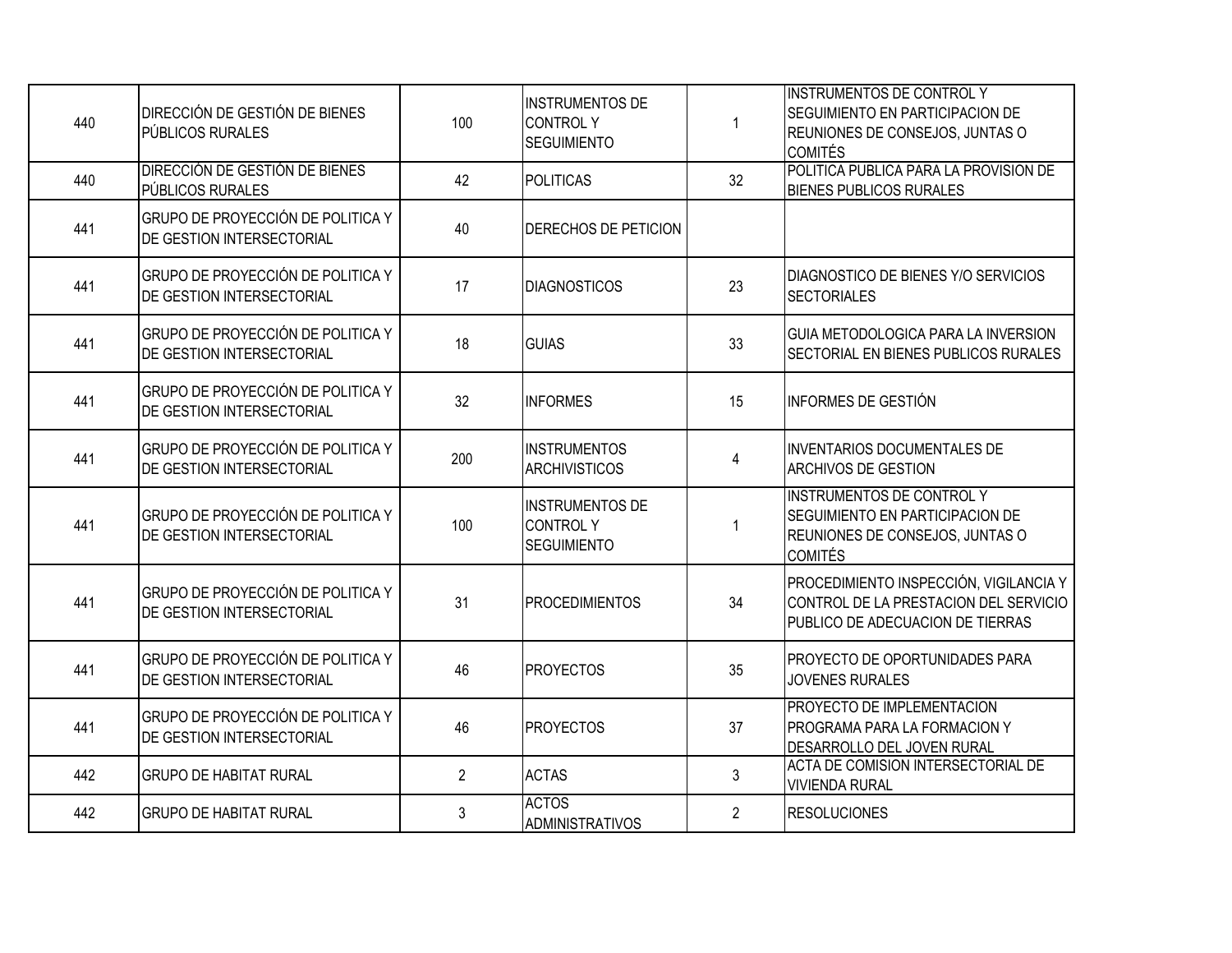| 442 | IGRUPO DE HABITAT RURAL                                                                  | 40  | <b>DERECHOS DE PETICION</b>                                     |                |                                                                                                                                                                 |
|-----|------------------------------------------------------------------------------------------|-----|-----------------------------------------------------------------|----------------|-----------------------------------------------------------------------------------------------------------------------------------------------------------------|
| 442 | <b>GRUPO DE HABITAT RURAL</b>                                                            | 32  | <b>INFORMES</b>                                                 | 15             | <b>INFORMES DE GESTIÓN</b>                                                                                                                                      |
| 442 | <b>GRUPO DE HABITAT RURAL</b>                                                            | 200 | <b>INSTRUMENTOS</b><br><b>ARCHIVISTICOS</b>                     | 4              | <b>INVENTARIOS DOCUMENTALES DE</b><br>ARCHIVOS DE GESTION                                                                                                       |
| 442 | IGRUPO DE HABITAT RURAL                                                                  | 100 | <b>INSTRUMENTOS DE</b><br><b>CONTROLY</b><br><b>SEGUIMIENTO</b> | $\mathbf 1$    | <b>INSTRUMENTOS DE CONTROL Y</b><br>SEGUIMIENTO EN PARTICIPACION DE<br>REUNIONES DE CONSEJOS, JUNTAS O<br><b>COMITÉS</b>                                        |
| 442 | <b>GRUPO DE HABITAT RURAL</b>                                                            | 46  | <b>PROYECTOS</b>                                                | 22             | PROYECTO DE VIVIENDA DE INTERES SOCIAL<br><b>RURAL</b>                                                                                                          |
| 460 | <b>DIRECCIÓN DE CAPACIDADES</b><br><b>PRODUCTIVAS Y GENERACIÓN DE</b><br><b>INGRESOS</b> | 40  | DERECHOS DE PETICION                                            |                |                                                                                                                                                                 |
| 460 | <b>DIRECCIÓN DE CAPACIDADES</b><br><b>PRODUCTIVAS Y GENERACIÓN DE</b><br><b>INGRESOS</b> | 32  | <b>INFORMES</b>                                                 | $\mathbf{1}$   | INFORMES A ENTES DE CONTROL                                                                                                                                     |
| 460 | <b>DIRECCIÓN DE CAPACIDADES</b><br>PRODUCTIVAS Y GENERACIÓN DE<br><b>INGRESOS</b>        | 32  | <b>INFORMES</b>                                                 | 15             | INFORMES DE GESTIÓN                                                                                                                                             |
| 460 | <b>DIRECCIÓN DE CAPACIDADES</b><br><b>PRODUCTIVAS Y GENERACIÓN DE</b><br><b>INGRESOS</b> | 200 | <b>INSTRUMENTOS</b><br><b>ARCHIVISTICOS</b>                     | $\overline{4}$ | <b>INVENTARIOS DOCUMENTALES DE</b><br><b>ARCHIVOS DE GESTION</b>                                                                                                |
| 460 | <b>DIRECCIÓN DE CAPACIDADES</b><br><b>PRODUCTIVAS Y GENERACIÓN DE</b><br><b>INGRESOS</b> | 100 | <b>INSTRUMENTOS DE</b><br><b>CONTROLY</b><br><b>SEGUIMIENTO</b> |                | <b>INSTRUMENTOS DE CONTROL Y</b><br>SEGUIMIENTO EN PARTICIPACION DE<br>REUNIONES DE CONSEJOS, JUNTAS O<br><b>COMITÉS</b>                                        |
| 460 | <b>DIRECCIÓN DE CAPACIDADES</b><br><b>PRODUCTIVAS Y GENERACIÓN DE</b><br><b>INGRESOS</b> | 42  | <b>POLITICAS</b>                                                | 79             | POLITICA PUBLICA ASOCIATIVA, SEGURIDAD<br>ALIMENTARIA, GENERACION DE INGRESOS<br>EMPRENDIMEINTO, COMERCIALIZACION,<br>AGROLOGISTICA Y FORMALIZACION<br>LABORAL. |
| 460 | <b>DIRECCIÓN DE CAPACIDADES</b><br><b>PRODUCTIVAS Y GENERACIÓN DE</b><br><b>INGRESOS</b> | 46  | <b>PROYECTOS</b>                                                | 8              | PROYECTO CONSTRUYENDO CAPACIDADES<br>EMPRESARIALES, RURALES CONFIANZA Y DE<br>OPORTUNIDAD                                                                       |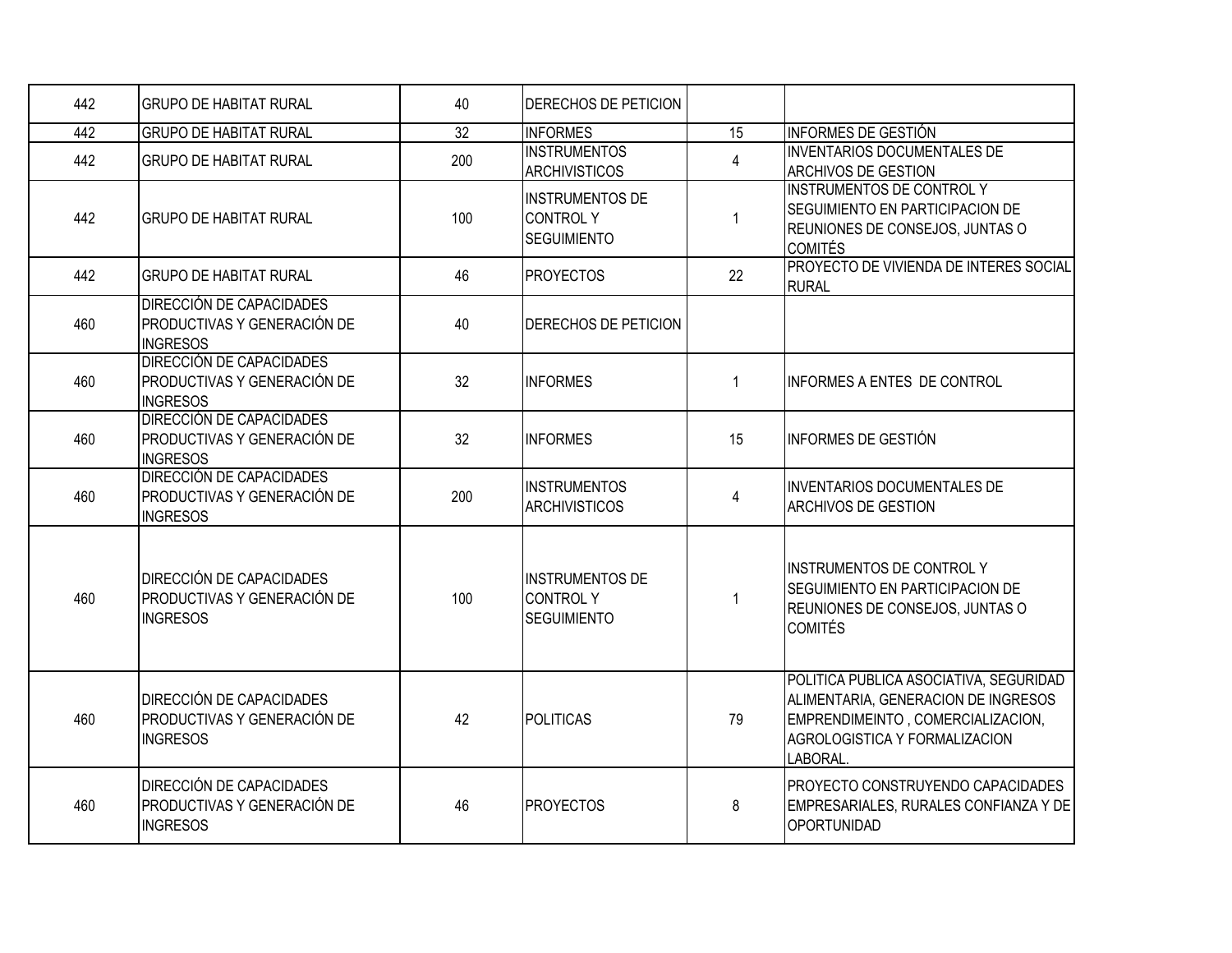| 460 | <b>DIRECCIÓN DE CAPACIDADES</b><br>PRODUCTIVAS Y GENERACIÓN DE<br><b>INGRESOS</b>                                    | 46              | <b>PROYECTOS</b>                                                | 9              | PROYECTO DE ALIANZAS PRODUCTIVAS                                                                                         |
|-----|----------------------------------------------------------------------------------------------------------------------|-----------------|-----------------------------------------------------------------|----------------|--------------------------------------------------------------------------------------------------------------------------|
| 460 | DIRECCIÓN DE CAPACIDADES<br>PRODUCTIVAS Y GENERACIÓN DE<br><b>INGRESOS</b>                                           | 46              | <b>PROYECTOS</b>                                                | $\overline{2}$ | PROYECTOS PRODUCTIVOS                                                                                                    |
| 461 | <b>GRUPO DE PROMOCIÓN DE</b><br>CAPACIDADES PRODUCTIVAS Y<br>DESARROLLO DEL CAPITAL SOCIAL Y<br><b>HUMANO</b>        | 40              | DERECHOS DE PETICION                                            |                |                                                                                                                          |
| 461 | <b>GRUPO DE PROMOCIÓN DE</b><br><b>CAPACIDADES PRODUCTIVAS Y</b><br>DESARROLLO DEL CAPITAL SOCIAL Y<br><b>HUMANO</b> | 32              | <b>INFORMES</b>                                                 | 15             | <b>INFORMES DE GESTIÓN</b>                                                                                               |
| 461 | <b>GRUPO DE PROMOCIÓN DE</b><br>CAPACIDADES PRODUCTIVAS Y<br>DESARROLLO DEL CAPITAL SOCIAL Y<br><b>HUMANO</b>        | 200             | <b>INSTRUMENTOS</b><br><b>ARCHIVISTICOS</b>                     | 04             | <b>INVENTARIOS DOCUMENTALES DE</b><br><b>ARCHIVOS DE GESTION</b>                                                         |
| 462 | <b>GRUPO DE SEGURIDAD ALIMENTARIA Y</b><br>NUTRICIONAL Y GENERACIÓN DE<br><b>INGRESOS</b>                            | 40              | DERECHOS DE PETICION                                            |                |                                                                                                                          |
| 462 | <b>GRUPO DE SEGURIDAD ALIMENTARIA Y</b><br>NUTRICIONAL Y GENERACIÓN DE<br><b>INGRESOS</b>                            | 32              | <b>INFORMES</b>                                                 | 15             | <b>INFORMES DE GESTIÓN</b>                                                                                               |
| 462 | <b>GRUPO DE SEGURIDAD ALIMENTARIA Y</b><br>NUTRICIONAL Y GENERACIÓN DE<br><b>INGRESOS</b>                            | 200             | <b>INSTRUMENTOS</b><br><b>ARCHIVISTICOS</b>                     | 04             | <b>INVENTARIOS DOCUMENTALES DE</b><br><b>ARCHIVOS DE GESTION</b>                                                         |
| 480 | <b>DIRECCIÓN DE LA MUJER RURAL</b>                                                                                   | 40              | <b>DERECHOS DE PETICION</b>                                     |                |                                                                                                                          |
| 480 | DIRECCIÓN DE LA MUJER RURAL                                                                                          | 32              | <b>INFORMES</b>                                                 | $\overline{1}$ | <b>INFORMES A ENTES DE CONTROL</b>                                                                                       |
| 480 | DIRECCIÓN DE LA MUJER RURAL                                                                                          | $\overline{32}$ | <b>INFORMES</b>                                                 | 15             | <b>INFORMES DE GESTIÓN</b>                                                                                               |
| 480 | DIRECCIÓN DE LA MUJER RURAL                                                                                          | 200             | <b>INSTRUMENTOS</b><br><b>ARCHIVISTICOS</b>                     | 04             | <b>INVENTARIOS DOCUMENTALES DE</b><br>ARCHIVOS DE GESTION                                                                |
| 480 | <b>DIRECCIÓN DE LA MUJER RURAL</b>                                                                                   | 100             | <b>INSTRUMENTOS DE</b><br><b>CONTROLY</b><br><b>SEGUIMIENTO</b> | 1              | <b>INSTRUMENTOS DE CONTROL Y</b><br>SEGUIMIENTO EN PARTICIPACION DE<br>REUNIONES DE CONSEJOS, JUNTAS O<br><b>COMITÉS</b> |
| 480 |                                                                                                                      | 42              | POLITICAS                                                       | 16             | POLÍTICA PÚBLICA PARA LA MUJER RURAL                                                                                     |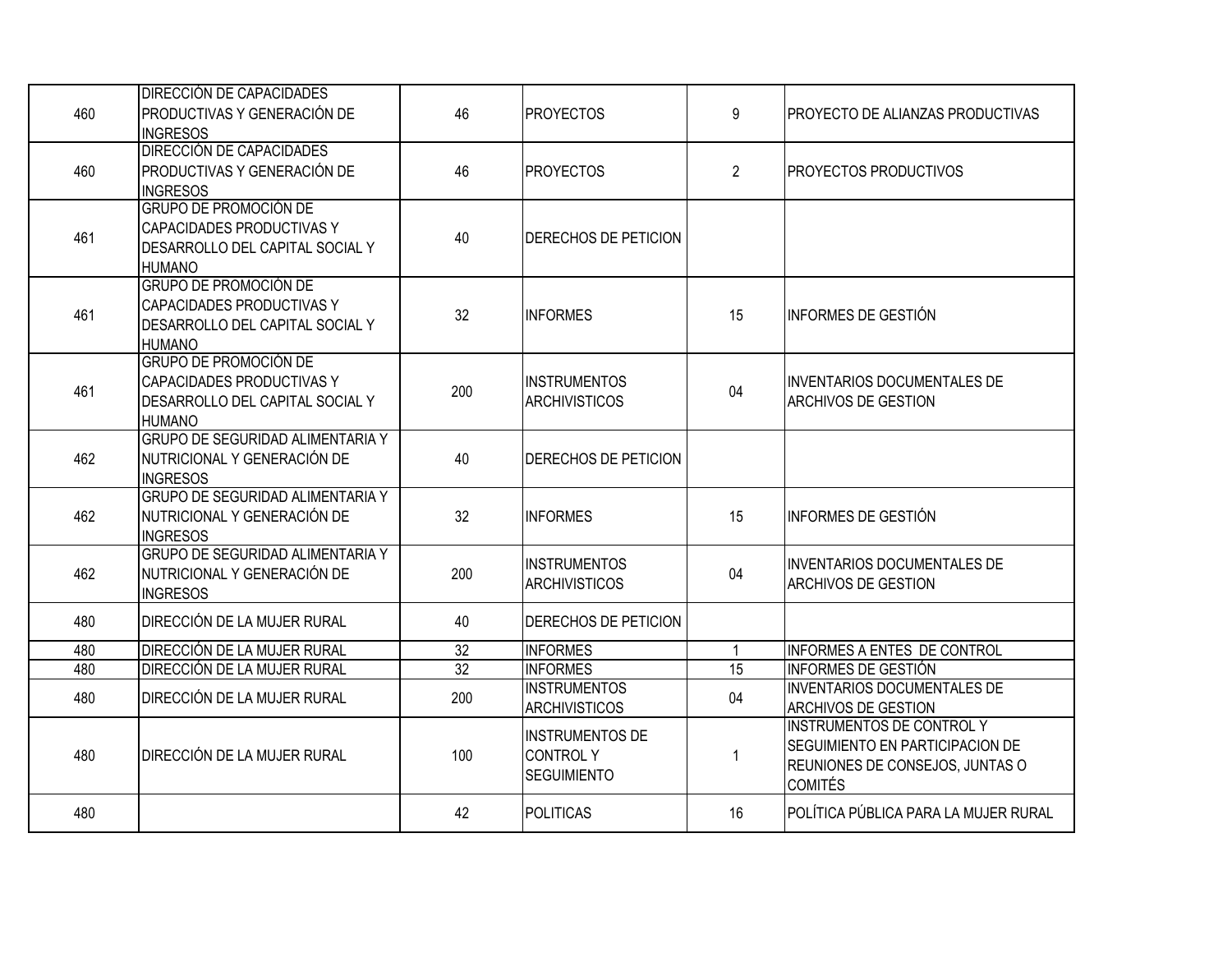| 500 | DESPACHO DEL VICEMINISTRO DE<br>ASUNTOS AGROPECUARIOS                 | 4   | <b>ACUERDOS</b>                                                 | $\overline{4}$ | <b>ACUERDOS DE ENCADENAMIENTO</b><br><b>PRODUCTIVO</b>                                                                          |
|-----|-----------------------------------------------------------------------|-----|-----------------------------------------------------------------|----------------|---------------------------------------------------------------------------------------------------------------------------------|
| 500 | DESPACHO DEL VICEMINISTRO DE<br><b>ASUNTOS AGROPECUARIOS</b>          | 40  | DERECHOS DE PETICION                                            |                |                                                                                                                                 |
| 500 | DESPACHO DEL VICEMINISTRO DE<br>ASUNTOS AGROPECUARIOS                 | 32  | <b>INFORMES</b>                                                 | $\mathbf{1}$   | INFORMES A ENTES DE CONTROL                                                                                                     |
| 500 | DESPACHO DEL VICEMINISTRO DE<br><b>ASUNTOS AGROPECUARIOS</b>          | 32  | <b>INFORMES</b>                                                 | 15             | INFORMES DE GESTIÓN                                                                                                             |
| 500 | DESPACHO DEL VICEMINISTRO DE<br>ASUNTOS AGROPECUARIOS                 | 200 | <b>INSTRUMENTOS</b><br><b>ARCHIVISTICOS</b>                     | 4              | <b>INVENTARIOS DOCUMENTALES DE</b><br><b>ARCHIVOS DE GESTION</b>                                                                |
| 500 | DESPACHO DEL VICEMINISTRO DE<br>ASUNTOS AGROPECUARIOS                 | 100 | <b>INSTRUMENTOS DE</b><br><b>CONTROLY</b><br><b>SEGUIMIENTO</b> | $\mathbf 1$    | <b>INSTRUMENTOS DE CONTROL Y</b><br>SEGUIMIENTO EN PARTICIPACION DE<br><b>REUNIONES DE CONSEJOS, JUNTAS O</b><br><b>COMITÉS</b> |
| 520 | DIRECCIÓN DE CADENAS AGRÍCOLAS Y<br><b>FORESTALES</b>                 | 10  | <b>CONSTANCIAS Y</b><br><b>CERTIFICACIONES</b>                  | 9              | CERTIFICACIONES DE EXENCIÓN<br><b>TRIBUTARIA</b>                                                                                |
| 520 | DIRECCIÓN DE CADENAS AGRÍCOLAS Y<br><b>FORESTALES</b>                 | 40  | DERECHOS DE PETICION                                            |                |                                                                                                                                 |
| 520 | DIRECCIÓN DE CADENAS AGRÍCOLAS Y<br><b>FORESTALES</b>                 | 32  | <b>INFORMES</b>                                                 | 15             | <b>INFORMES DE GESTIÓN</b>                                                                                                      |
| 520 | DIRECCIÓN DE CADENAS AGRÍCOLAS Y<br><b>FORESTALES</b>                 | 32  | <b>INFORMES</b>                                                 | 58             | <b>INFORMES DE SEGUIMIENTO A FONDOS</b><br>PARAFISCALES Y DE ESTABILIZACIÓN                                                     |
| 520 | DIRECCIÓN DE CADENAS AGRÍCOLAS Y<br><b>FORESTALES</b>                 | 200 | <b>INSTRUMENTOS</b><br><b>ARCHIVISTICOS</b>                     | 4              | <b>INVENTARIOS DOCUMENTALES DE</b><br><b>ARCHIVOS DE GESTION</b>                                                                |
| 520 | DIRECCIÓN DE CADENAS AGRÍCOLAS Y<br><b>FORESTALES</b>                 | 42  | POLITICAS                                                       | 17             | POLÍTICA PUBLICA PARA ASUNTOS<br><b>AGROPECUARIOS</b>                                                                           |
| 520 | DIRECCIÓN DE CADENAS AGRÍCOLAS Y<br><b>FORESTALES</b>                 | 42  | POLITICAS                                                       | 102            | POLITICA PUBLICA DE CADENAS AGRICOLAS<br><b>Y FORESTALES</b>                                                                    |
| 520 | DIRECCIÓN DE CADENAS AGRÍCOLAS Y<br><b>FORESTALES</b>                 | 46  | <b>PROYECTOS</b>                                                | $\overline{2}$ | <b>PROYECTOS PRODUCTIVOS</b>                                                                                                    |
| 521 | <b>GRUPO DE CADENAS DE PRODUCTOS</b><br>AGRÍCOLAS TRANSITORIOS        | 40  | DERECHOS DE PETICION                                            |                |                                                                                                                                 |
| 521 | <b>GRUPO DE CADENAS DE PRODUCTOS</b><br><b>AGRÍCOLAS TRANSITORIOS</b> | 32  | <b>INFORMES</b>                                                 | 15             | INFORMES DE GESTIÓN                                                                                                             |
| 521 | <b>GRUPO DE CADENAS DE PRODUCTOS</b><br>AGRÍCOLAS TRANSITORIOS        | 200 | <b>INSTRUMENTOS</b><br><b>ARCHIVISTICOS</b>                     | 04             | INVENTARIOS DOCUMENTALES DE<br><b>ARCHIVOS DE GESTION</b>                                                                       |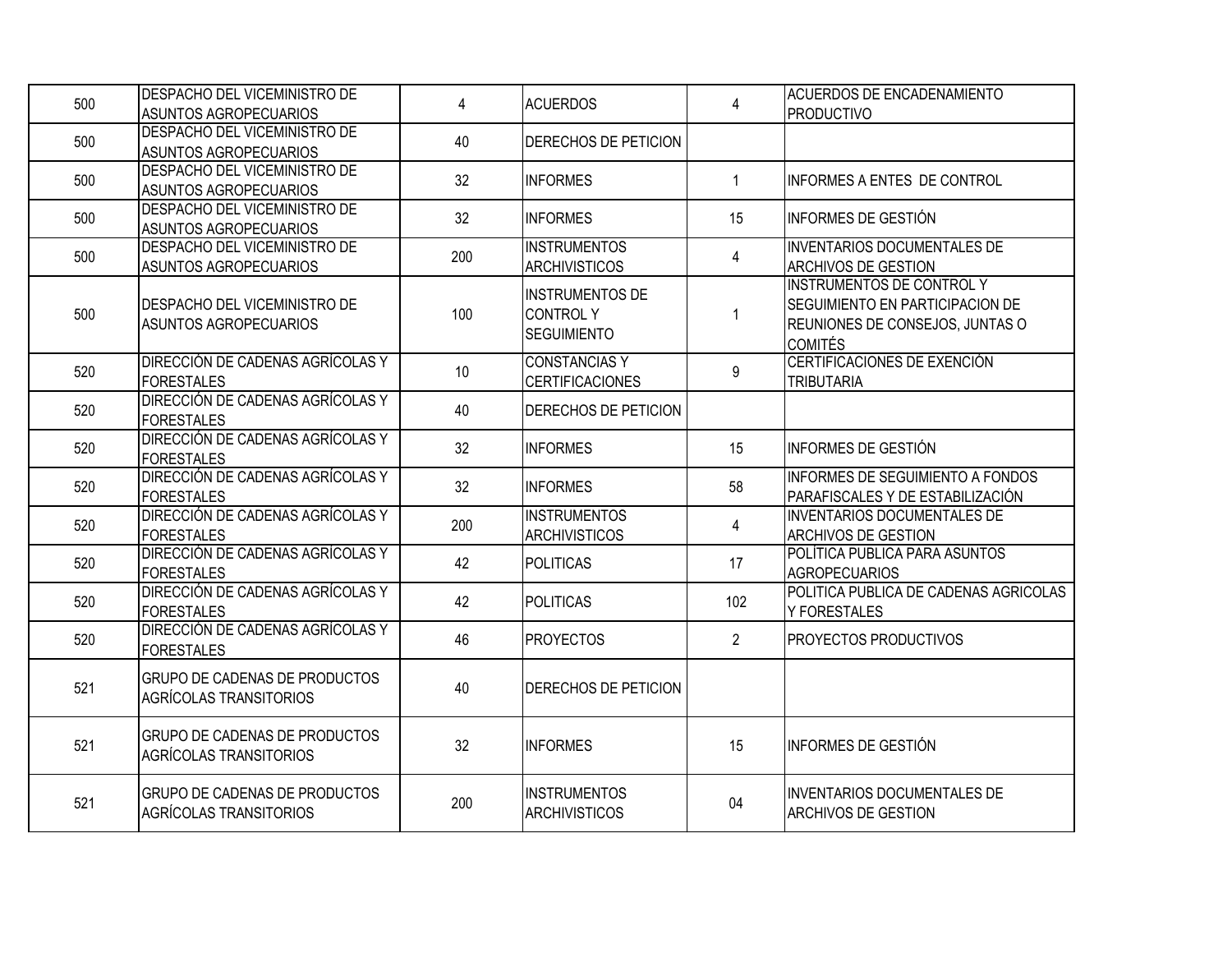| 522 | GRUPO DE CADENAS DE PRODUCTOS<br><b>AGRÍCOLAS PERMANENTES Y</b><br><b>HORTOFRUTÍCOLAS</b> | 40  | <b>DERECHOS DE PETICION</b>                 |                |                                                                   |
|-----|-------------------------------------------------------------------------------------------|-----|---------------------------------------------|----------------|-------------------------------------------------------------------|
| 522 | GRUPO DE CADENAS DE PRODUCTOS<br><b>AGRÍCOLAS PERMANENTES Y</b><br><b>HORTOFRUTÍCOLAS</b> | 32  | <b>INFORMES</b>                             | 15             | INFORMES DE GESTIÓN                                               |
| 522 | GRUPO DE CADENAS DE PRODUCTOS<br><b>AGRÍCOLAS PERMANENTES Y</b><br><b>HORTOFRUTÍCOLAS</b> | 200 | <b>INSTRUMENTOS</b><br><b>ARCHIVISTICOS</b> | 04             | <b>INVENTARIOS DOCUMENTALES DE</b><br><b>ARCHIVOS DE GESTION</b>  |
| 523 | <b>GRUPO DE CADENAS DE PRODUCTOS</b><br><b>FORESTALES</b>                                 | 40  | DERECHOS DE PETICION                        |                |                                                                   |
| 523 | <b>GRUPO DE CADENAS DE PRODUCTOS</b><br><b>FORESTALES</b>                                 | 32  | <b>INFORMES</b>                             | 15             | INFORMES DE GESTIÓN                                               |
| 523 | <b>GRUPO DE CADENAS DE PRODUCTOS</b><br><b>FORESTALES</b>                                 | 200 | <b>INSTRUMENTOS</b><br><b>ARCHIVISTICOS</b> | 04             | <b>INVENTARIOS DOCUMENTALES DE</b><br><b>ARCHIVOS DE GESTION</b>  |
| 540 | DIRECCIÓN DE CADENAS PECUARIAS,<br><b>PESQUERAS Y ACUÍCOLAS</b>                           | 4   | <b>ACUERDOS</b>                             | 4              | <b>ACUERDOS DE ENCADENAMIENTO</b><br>PRODUCTIVO                   |
| 540 | DIRECCIÓN DE CADENAS PECUARIAS,<br>PESQUERAS Y ACUÍCOLAS                                  | 12  | <b>CONCEPTOS</b>                            | $\overline{2}$ | CONCEPTOS TÉCNICOS                                                |
| 540 | DIRECCIÓN DE CADENAS PECUARIAS,<br>PESQUERAS Y ACUÍCOLAS                                  | 40  | <b>DERECHOS DE PETICION</b>                 |                |                                                                   |
| 540 | DIRECCIÓN DE CADENAS PECUARIAS,<br>PESQUERAS Y ACUÍCOLAS                                  | 105 | <b>ESTUDIOS</b>                             | 1              | ESTUDIOS TÉCNICOS PECUARIOS,<br><b>PESQUEROS Y ACUICOLAS</b>      |
| 540 | DIRECCIÓN DE CADENAS PECUARIAS,<br><b>PESQUERAS Y ACUÍCOLAS</b>                           | 32  | <b>INFORMES</b>                             | 1              | INFORMES A ENTES DE CONTROL                                       |
| 540 | DIRECCIÓN DE CADENAS PECUARIAS,<br>PESQUERAS Y ACUÍCOLAS                                  | 32  | <b>INFORMES</b>                             | 15             | IINFORMES DE GESTIÓN                                              |
| 540 | DIRECCIÓN DE CADENAS PECUARIAS,<br>PESQUERAS Y ACUÍCOLAS                                  | 32  | <b>INFORMES</b>                             | 59             | <b>INFORMES DE SEGUIMIENTO A FONDOS</b><br>PARAFISCALES PECUARIOS |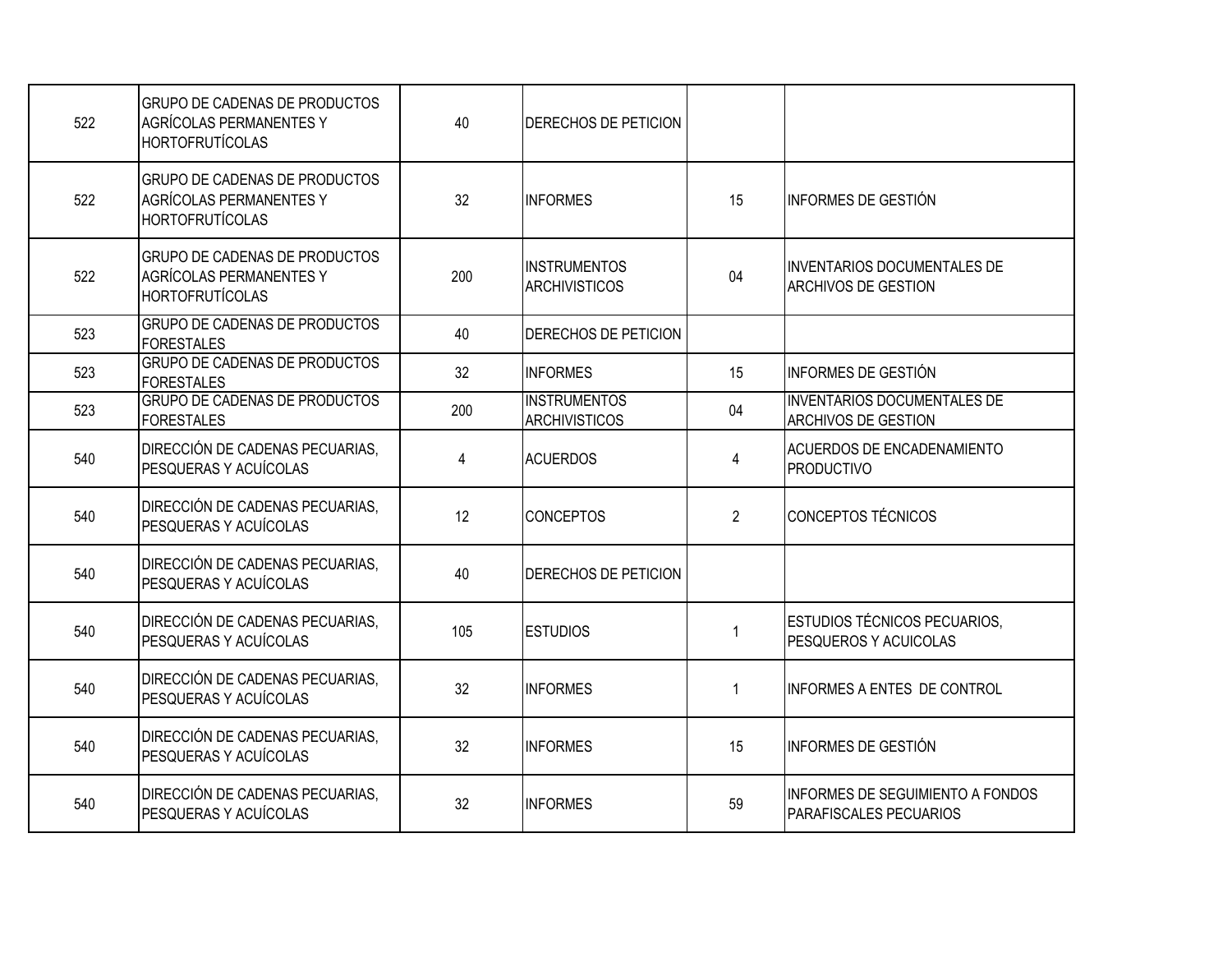| 540 | DIRECCIÓN DE CADENAS PECUARIAS,<br>PESQUERAS Y ACUÍCOLAS               | 200             | <b>INSTRUMENTOS</b><br><b>ARCHIVISTICOS</b>                     | 4               | <b>INVENTARIOS DOCUMENTALES DE</b><br><b>ARCHIVOS DE GESTION</b>                                                                |
|-----|------------------------------------------------------------------------|-----------------|-----------------------------------------------------------------|-----------------|---------------------------------------------------------------------------------------------------------------------------------|
| 540 | <b>DIRECCIÓN DE CADENAS PECUARIAS,</b><br><b>PESQUERAS Y ACUÍCOLAS</b> | 100             | <b>INSTRUMENTOS DE</b><br><b>CONTROLY</b><br><b>SEGUIMIENTO</b> | 1               | <b>INSTRUMENTOS DE CONTROL Y</b><br><b>SEGUIMIENTO EN PARTICIPACION DE</b><br>REUNIONES DE CONSEJOS, JUNTAS O<br><b>COMITÉS</b> |
| 540 | DIRECCIÓN DE CADENAS PECUARIAS,<br><b>PESQUERAS Y ACUÍCOLAS</b>        | 42              | <b>POLITICAS</b>                                                | $\overline{4}$  | POLÍTICA PÚBLICA PARA CADENAS<br>PECUARIAS, PESQUERAS Y ACUICOLAS                                                               |
| 540 | <b>DIRECCIÓN DE CADENAS PECUARIAS.</b><br><b>PESQUERAS Y ACUÍCOLAS</b> | 45              | <b>PROGRAMAS</b>                                                | 24              | IPROGRAMAS DE PESCA Y ACUICULTURA                                                                                               |
| 540 | <b>DIRECCIÓN DE CADENAS PECUARIAS.</b><br>PESQUERAS Y ACUÍCOLAS        | 46              | <b>PROYECTOS</b>                                                | $\overline{2}$  | <b>PROYECTOS PRODUCTIVOS</b>                                                                                                    |
| 541 | <b>GRUPO PESQUERO Y ACUÍCOLA</b>                                       | 40              | DERECHOS DE PETICION                                            |                 |                                                                                                                                 |
| 541 | <b>GRUPO PESQUERO Y ACUÍCOLA</b>                                       | 32              | <b>INFORMES</b>                                                 | $\overline{15}$ | <b>INFORMES DE GESTIÓN</b>                                                                                                      |
| 541 | <b>GRUPO PESQUERO Y ACUÍCOLA</b>                                       | 200             | <b>INSTRUMENTOS</b><br><b>ARCHIVISTICOS</b>                     | 04              | <b>INVENTARIOS DOCUMENTALES DE</b><br><b>ARCHIVOS DE GESTION</b>                                                                |
| 542 | <b>GRUPO PECUARIO</b>                                                  | 40              | DERECHOS DE PETICION                                            |                 |                                                                                                                                 |
| 542 | <b>GRUPO PECUARIO</b>                                                  | $\overline{32}$ | <b>INFORMES</b>                                                 | 15              | INFORMES DE GESTIÓN                                                                                                             |
| 542 | <b>GRUPO PECUARIO</b>                                                  | 200             | <b>INSTRUMENTOS</b><br><b>ARCHIVISTICOS</b>                     | 04              | <b>INVENTARIOS DOCUMENTALES DE</b><br><b>ARCHIVOS DE GESTION</b>                                                                |
| 560 | <b>DIRECCIÓN DE FINANCIAMIENTO Y</b><br><b>RIESGOS AGROPECUARIOS</b>   | 40              | DERECHOS DE PETICION                                            |                 |                                                                                                                                 |
| 560 | <b>DIRECCIÓN DE FINANCIAMIENTO Y</b><br><b>RIESGOS AGROPECUARIOS</b>   | 32              | <b>INFORMES</b>                                                 | 15              | IINFORMES DE GESTIÓN                                                                                                            |
| 560 | DIRECCIÓN DE FINANCIAMIENTO Y<br><b>RIESGOS AGROPECUARIOS</b>          | 200             | <b>INSTRUMENTOS</b><br><b>ARCHIVISTICOS</b>                     | $\overline{4}$  | <b>INVENTARIOS DOCUMENTALES DE</b><br><b>ARCHIVOS DE GESTION</b>                                                                |
| 560 | <b>DIRECCIÓN DE FINANCIAMIENTO Y</b><br><b>RIESGOS AGROPECUARIOS</b>   | 100             | <b>INSTRUMENTOS DE</b><br><b>CONTROLY</b><br><b>SEGUIMIENTO</b> | $\mathbf 1$     | <b>INSTRUMENTOS DE CONTROL Y</b><br>SEGUIMIENTO EN PARTICIPACION DE<br>REUNIONES DE CONSEJOS, JUNTAS O<br><b>COMITÉS</b>        |
| 560 | DIRECCIÓN DE FINANCIAMIENTO Y<br><b>RIESGOS AGROPECUARIOS</b>          | 42              | <b>POLITICAS</b>                                                | 62              | POLÍTICA PÚBLICA DE FINANCIAMIENTO Y<br><b>RIESGOS AGROPECUARIOS</b>                                                            |
| 561 | <b>GRUPO DE FINANCIAMIENTO</b>                                         | 40              | DERECHOS DE PETICION                                            |                 |                                                                                                                                 |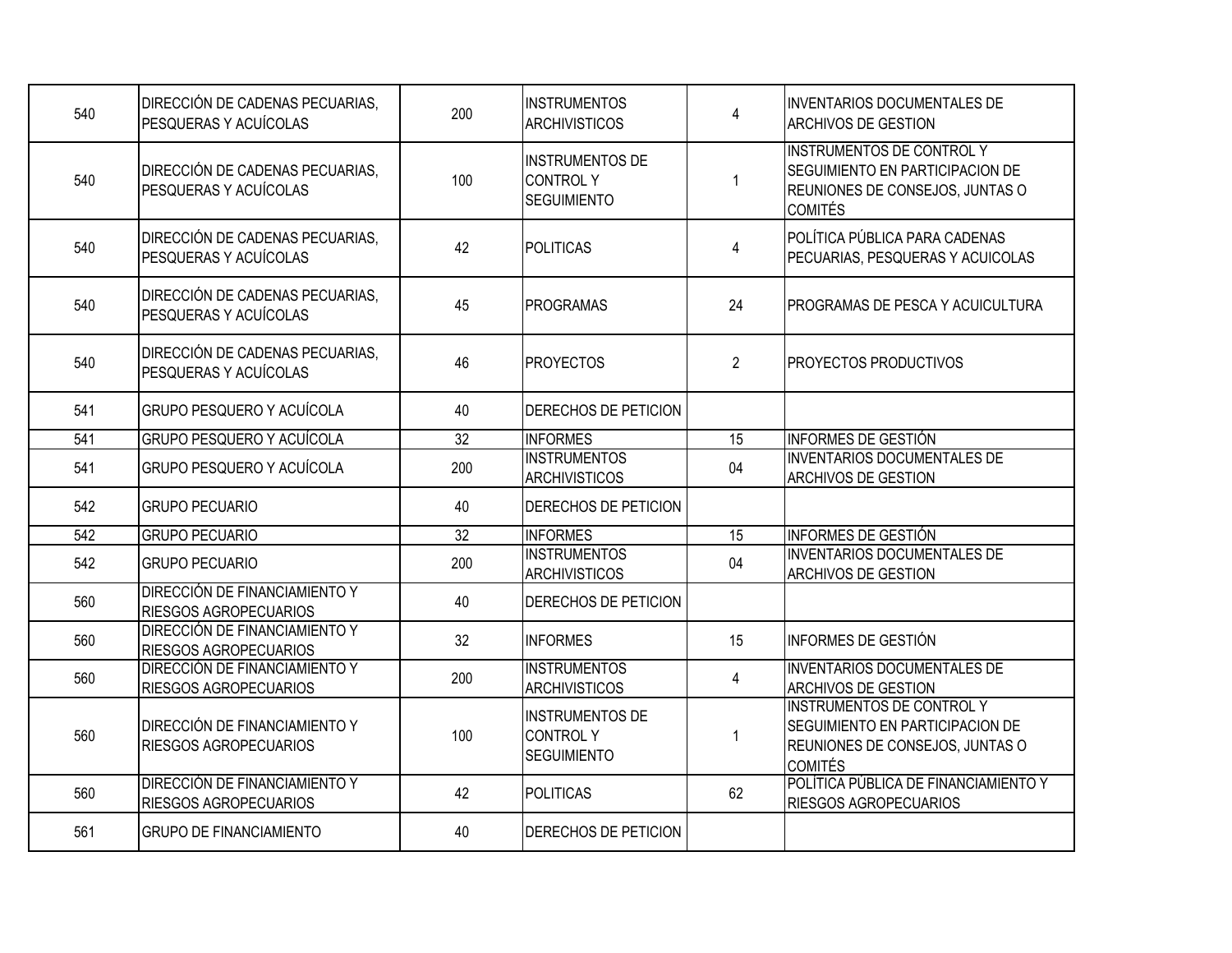| 561 | <b>GRUPO DE FINANCIAMIENTO</b>                                               | 32  | <b>INFORMES</b>                                                 | $\overline{15}$ | <b>INFORMES DE GESTIÓN</b>                                                                                                                          |
|-----|------------------------------------------------------------------------------|-----|-----------------------------------------------------------------|-----------------|-----------------------------------------------------------------------------------------------------------------------------------------------------|
| 561 | <b>GRUPO DE FINANCIAMIENTO</b>                                               | 200 | <b>INSTRUMENTOS</b><br><b>ARCHIVISTICOS</b>                     | 04              | <b>INVENTARIOS DOCUMENTALES DE</b><br>ARCHIVOS DE GESTION                                                                                           |
| 562 | <b>GRUPO DE GESTIÓN INTEGRAL DE</b><br>RIESGOS AGROPECUARIOS                 | 40  | DERECHOS DE PETICION                                            |                 |                                                                                                                                                     |
| 562 | <b>GRUPO DE GESTIÓN INTEGRAL DE</b><br>RIESGOS AGROPECUARIOS                 | 32  | <b>INFORMES</b>                                                 | 15              | <b>INFORMES DE GESTIÓN</b>                                                                                                                          |
| 562 | <b>GRUPO DE GESTIÓN INTEGRAL DE</b><br>RIESGOS AGROPECUARIOS                 | 200 | <b>INSTRUMENTOS</b><br>ARCHIVISTICOS                            | 04              | <b>INVENTARIOS DOCUMENTALES DE</b><br><b>ARCHIVOS DE GESTION</b>                                                                                    |
| 562 | <b>GRUPO DE GESTIÓN INTEGRAL DE</b><br>RIESGOS AGROPECUARIOS                 | 42  | POLITICAS                                                       | 63              | POLITICA PUBLICA EN GESTION INTEGRAL<br>DE RIESGOS AGROPECUARIOS                                                                                    |
| 580 | DIRECCIÓN DE INNOVACIÓN,<br>DESARROLLO TECNOLÓGICO Y<br>PROTECCIÓN SANITARIA | 12  | <b>CONCEPTOS</b>                                                | $\overline{2}$  | <b>CONCEPTOS TÉCNICOS</b>                                                                                                                           |
| 580 | DIRECCIÓN DE INNOVACIÓN,<br>DESARROLLO TECNOLÓGICO Y<br>PROTECCIÓN SANITARIA | 40  | DERECHOS DE PETICION                                            |                 |                                                                                                                                                     |
| 580 | DIRECCIÓN DE INNOVACIÓN,<br>DESARROLLO TECNOLÓGICO Y<br>PROTECCIÓN SANITARIA | 32  | <b>INFORMES</b>                                                 | 15              | <b>INFORMES DE GESTIÓN</b>                                                                                                                          |
| 580 | DIRECCIÓN DE INNOVACIÓN,<br>DESARROLLO TECNOLÓGICO Y<br>PROTECCIÓN SANITARIA | 200 | <b>INSTRUMENTOS</b><br><b>ARCHIVISTICOS</b>                     | 4               | <b>INVENTARIOS DOCUMENTALES DE</b><br><b>ARCHIVOS DE GESTION</b>                                                                                    |
| 580 | DIRECCIÓN DE INNOVACIÓN,<br>DESARROLLO TECNOLÓGICO Y<br>PROTECCIÓN SANITARIA | 100 | <b>INSTRUMENTOS DE</b><br><b>CONTROLY</b><br><b>SEGUIMIENTO</b> | 1               | <b>INSTRUMENTOS DE CONTROL Y</b><br>SEGUIMIENTO EN PARTICIPACION DE<br>REUNIONES DE CONSEJOS, JUNTAS O<br><b>COMITÉS</b>                            |
| 580 | DIRECCIÓN DE INNOVACIÓN,<br>DESARROLLO TECNOLÓGICO Y<br>PROTECCIÓN SANITARIA | 42  | POLITICAS                                                       | 103             | POLITICA PUBLICA DE INVESTIGACION,<br>DESARROLLO TECNOLOGICO, INNOVACION Y<br>ASISTENCIA TECNICA AGROPECUARIA                                       |
| 580 | DIRECCIÓN DE INNOVACIÓN,<br>DESARROLLO TECNOLÓGICO Y<br>PROTECCIÓN SANITARIA | 42  | POLITICAS                                                       | 104             | POLITICA EN PREVENCION, VIGILANCIA Y<br>CONTROL DE LOS RIESGOS SANITARIOS<br><b>BIOLOGICOS Y QUIMICOS PARA LAS</b><br>ESPECIES ANIMALES Y VEGETALES |
| 580 | DIRECCIÓN DE INNOVACIÓN,<br>DESARROLLO TECNOLÓGICO Y<br>PROTECCIÓN SANITARIA | 46  | <b>PROYECTOS</b>                                                | $\overline{2}$  | PROYECTOS PRODUCTIVOS                                                                                                                               |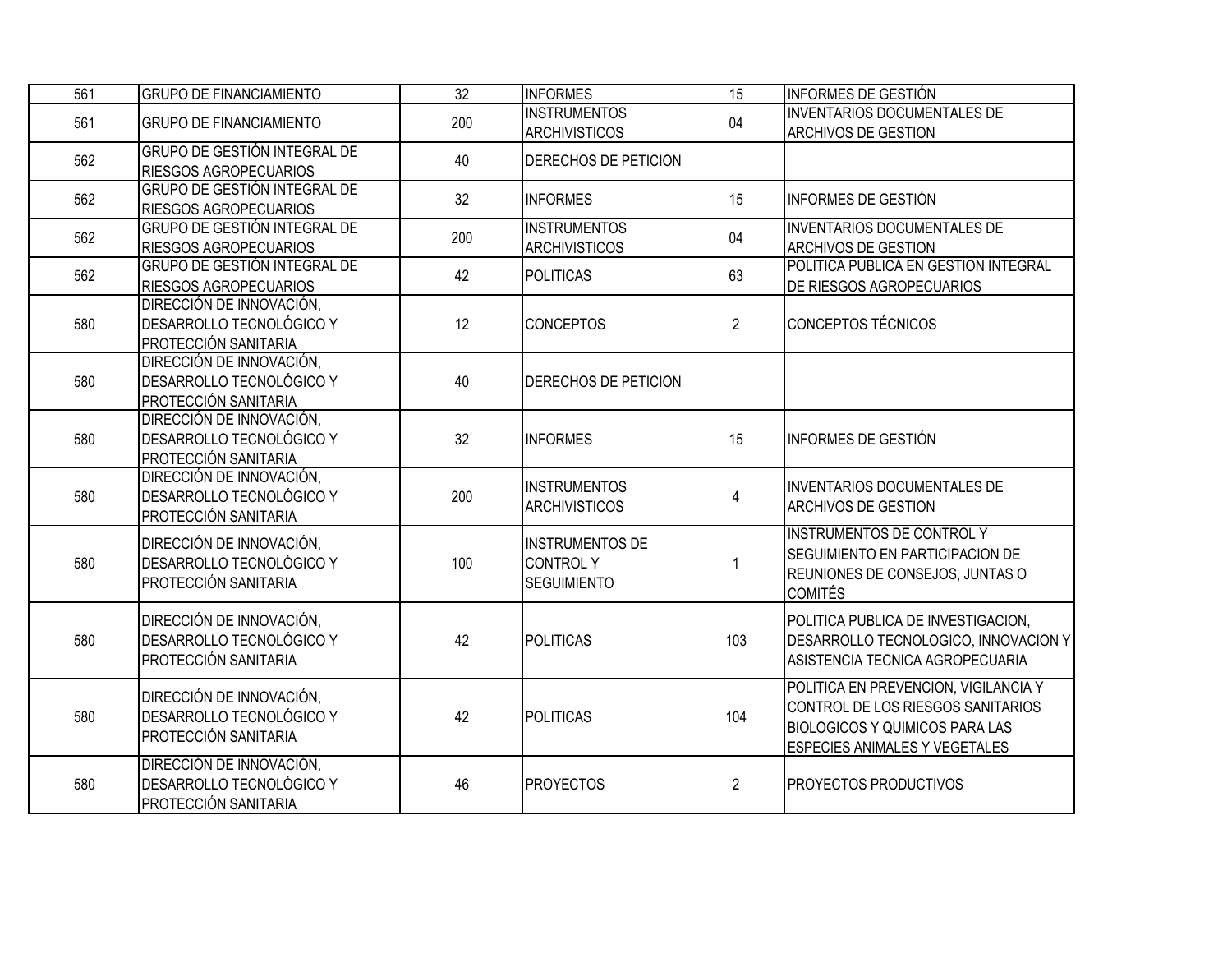| 581 | GRUPO DE INNOVACIÓN Y DESARROLLO<br><b>TECNOLÓGICO</b>         | 125             | <b>ACTAS</b>                                                    |                | ACTA DE COMITÉ TÉCNICO DEL SUBSISTEMA<br>DE INVESTIGACIÓN Y DESARROLLO<br>TECNOLÓGICO AGROPECUARIO                       |
|-----|----------------------------------------------------------------|-----------------|-----------------------------------------------------------------|----------------|--------------------------------------------------------------------------------------------------------------------------|
| 581 | GRUPO DE INNOVACIÓN Y DESARROLLO<br><b>TECNOLÓGICO</b>         | 125             | <b>ACTAS</b>                                                    | $\overline{2}$ | ACTA DE COMITÉ TÉCNICO DEL SUBSISTEMA<br>NACIONAL DE EXTENSIÓN AGROPECUARIA                                              |
| 581 | GRUPO DE INNOVACIÓN Y DESARROLLO<br><b>TECNOLÓGICO</b>         | 125             | <b>ACTAS</b>                                                    | $\mathfrak{Z}$ | ACTA DE COMITÉ TÉCNICO DEL SUBSISTEMA<br>NACIONAL DE FORMACIÓN Y CAPACITACIÓN                                            |
| 581 | GRUPO DE INNOVACIÓN Y DESARROLLO<br><b>TECNOLÓGICO</b>         | 40              | DERECHOS DE PETICION                                            |                |                                                                                                                          |
| 581 | GRUPO DE INNOVACIÓN Y DESARROLLO<br><b>TECNOLÓGICO</b>         | 200             | <b>INSTRUMENTOS</b><br><b>ARCHIVISTICOS</b>                     | 4              | <b>INVENTARIOS DOCUMENTALES DE</b><br><b>ARCHIVOS DE GESTION</b>                                                         |
| 581 | GRUPO DE INNOVACIÓN Y DESARROLLO<br><b>TECNOLÓGICO</b>         | 100             | <b>INSTRUMENTOS DE</b><br><b>CONTROLY</b><br><b>SEGUIMIENTO</b> |                | <b>INSTRUMENTOS DE CONTROL Y</b><br>SEGUIMIENTO EN PARTICIPACION DE<br>REUNIONES DE CONSEJOS, JUNTAS O<br><b>COMITÉS</b> |
| 581 | GRUPO DE INNOVACIÓN Y DESARROLLO<br><b>TECNOLÓGICO</b>         | 42              | POLITICAS                                                       | $\overline{7}$ | POLÍTICA PÚBLICA EN CIENCIA TECNOLOGÍA<br>E INNOVACIÓN CTI                                                               |
| 581 | GRUPO DE INNOVACIÓN Y DESARROLLO<br><b>TECNOLÓGICO</b>         | 42              | <b>POLITICAS</b>                                                | 8              | POLÍTICA PÚBLICA EN EXTENSIÓN<br><b>AGROPECUARIA</b>                                                                     |
| 581 | GRUPO DE INNOVACIÓN Y DESARROLLO<br><b>TECNOLÓGICO</b>         | 42              | POLITICAS                                                       | 9              | POLÍTICA PÚBLICA EN INNOVACIÓN<br><b>AGROPECUARIA</b>                                                                    |
| 581 | GRUPO DE INNOVACIÓN Y DESARROLLO<br><b>TECNOLÓGICO</b>         | 42              | POLITICAS                                                       | 10             | POLÍTICA PÚBLICA EN RECURSOS<br><b>GENÉTICOS</b>                                                                         |
| 582 | <b>GRUPO DE PROTECCIÓN SANITARIA</b>                           | 12              | <b>CONCEPTOS</b>                                                | $\overline{2}$ | <b>CONCEPTOS TÉCNICOS</b>                                                                                                |
| 582 | <b>GRUPO DE PROTECCIÓN SANITARIA</b>                           | 40              | DERECHOS DE PETICION                                            |                |                                                                                                                          |
| 582 | <b>GRUPO DE PROTECCIÓN SANITARIA</b>                           | $\overline{32}$ | <b>INFORMES</b>                                                 | 15             | <b>INFORMES DE GESTIÓN</b>                                                                                               |
| 582 | <b>GRUPO DE PROTECCIÓN SANITARIA</b>                           | 200             | <b>INSTRUMENTOS</b><br><b>ARCHIVISTICOS</b>                     | $\overline{4}$ | <b>INVENTARIOS DOCUMENTALES DE</b><br>ARCHIVOS DE GESTION                                                                |
| 582 | GRUPO DE PROTECCIÓN SANITARIA                                  | 100             | <b>INSTRUMENTOS DE</b><br><b>CONTROLY</b><br><b>SEGUIMIENTO</b> | -1             | <b>INSTRUMENTOS DE CONTROL Y</b><br>SEGUIMIENTO EN PARTICIPACION DE<br>REUNIONES DE CONSEJOS, JUNTAS O<br><b>COMITÉS</b> |
| 583 | <b>GRUPO DE SOSTENIBILIDAD AMBIENTAL</b><br>Y CAMBIO CLIMÁTICO | 12              | <b>CONCEPTOS</b>                                                | $\overline{2}$ | <b>CONCEPTOS TÉCNICOS</b>                                                                                                |
| 583 | <b>GRUPO DE SOSTENIBILIDAD AMBIENTAL</b><br>Y CAMBIO CLIMÁTICO | 40              | DERECHOS DE PETICION                                            |                |                                                                                                                          |